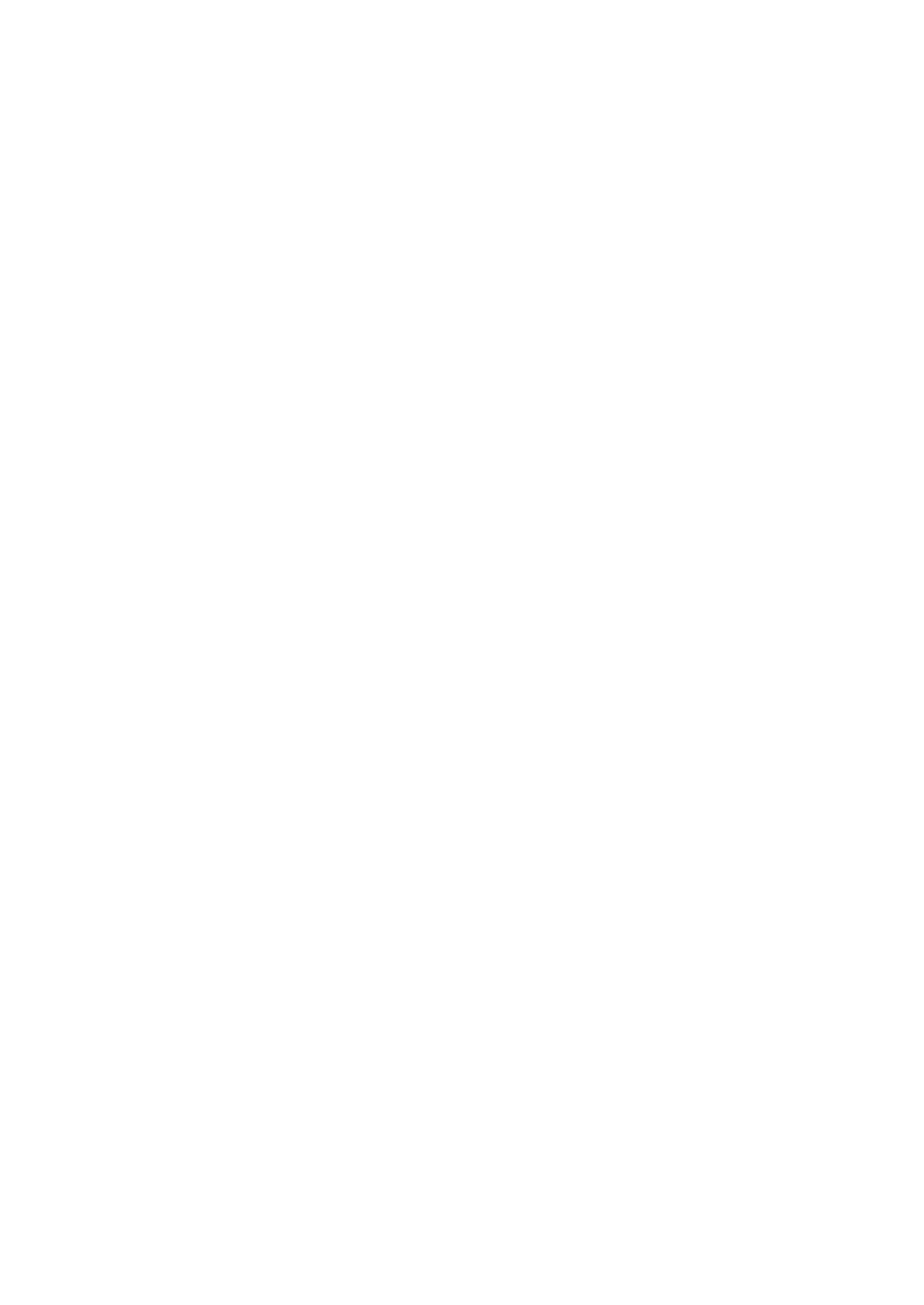# **CHAPTER 13.03**

# **REGISTRATION OF BUSINESS NAMES ACT**

# **ARRANGEMENT OF SECTIONS**

#### **Section**

| Registrar to file statement and issue certificate of registration 12 |
|----------------------------------------------------------------------|

**SCHEDULE** 16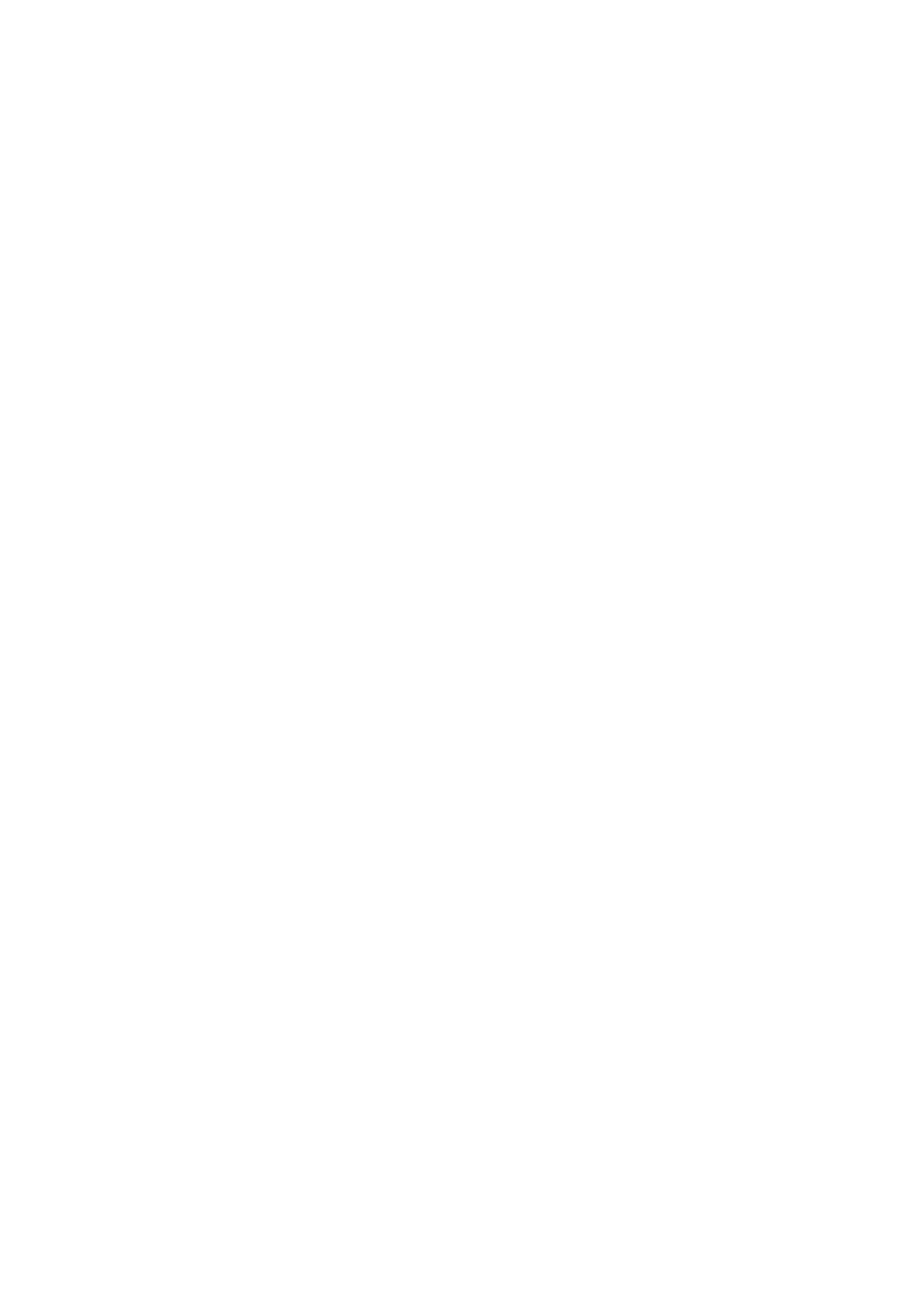# **CHAPTER 13.03**

# **REGISTRATION OF BUSINESS NAMES ACT**

#### **(Acts 8 of 1956 and 20 of 1990)**

AN ACT to provide for the registration of firms and persons carrying on business under business names and for connected purposes.

Commencement [31 March 1956]

## **1. SHORT TITLE**

This Act may be cited as the Registration of Business Names Act.

## **2. INTERPRETATION**

 $(1)$  In this Act—

"**business**" includes profession;

- "**business name**" means the name or style under which any business is carried on, whether in partnership or otherwise;
- "**christian name**" includes any forename;
- "**Court**" means the High Court or a judge of the High Court;
- "**firm**" means an unincorporate body of 2 or more individuals, or one or more individuals and one or more corporations, or 2 or more corporations, who have entered into partnership with one another with a view to carrying on business for profit;
- "**foreign firm**" means any firm, individual, or corporation whose principal place of business is situate outside the State:
- "**individual**" means a natural person and does not include a corporation;
- "initials" include any recognised abbreviation of a christian name;
- "**Registrar**" means the Registrar of the High Court;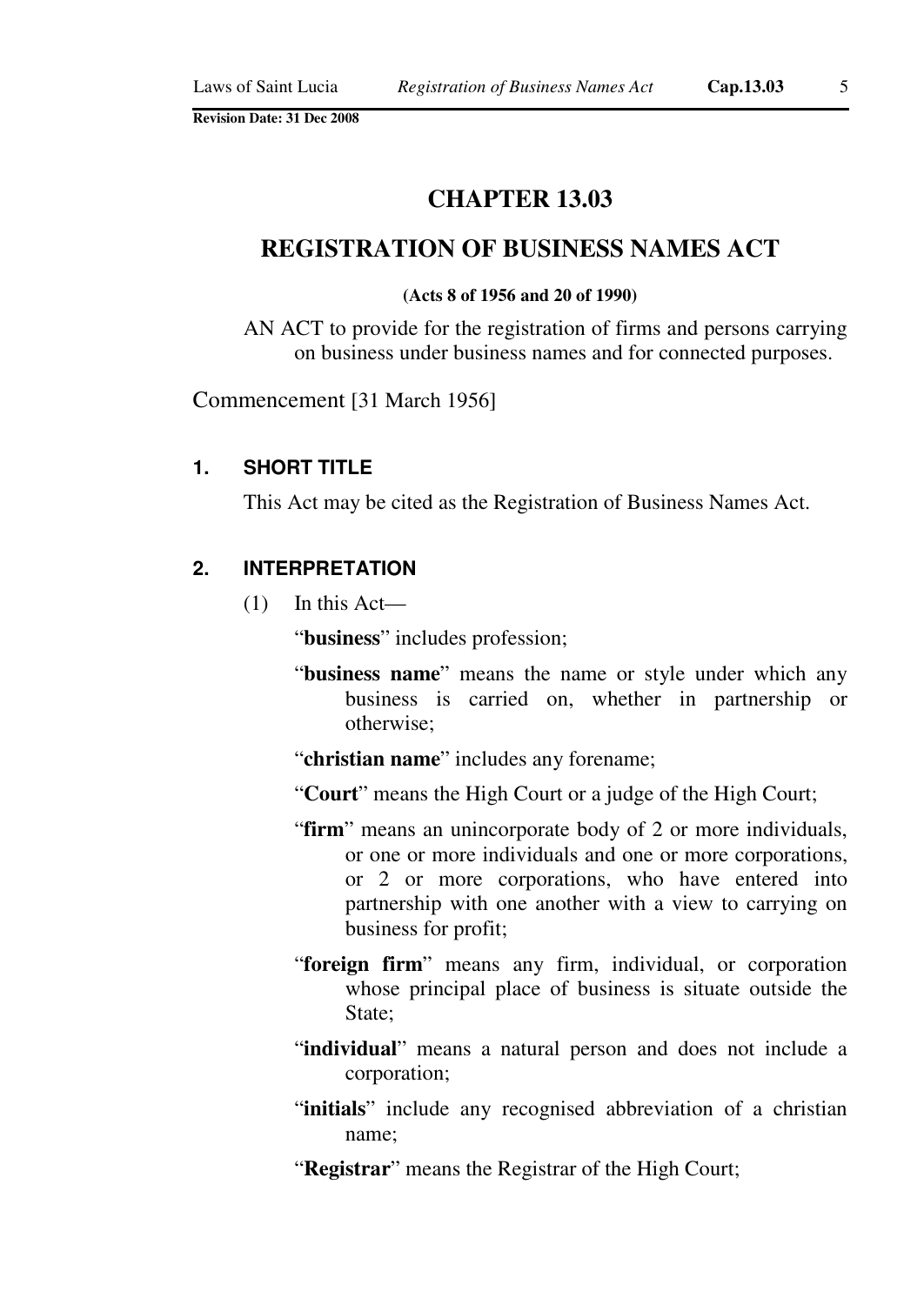"**showcards**" means cards containing or exhibiting articles dealt with, or samples or representations thereof.

*(Amended by Act 20 of 1990)* 

- (2) References in this Act to a former christian name or surname shall not, in the case of any person, include a former christian name or surname where that name or surname has been changed or disused before the person bearing the name had attained the age of 18 years or has been changed or disused for a period of not less than 20 years; and, in the case of a married woman, shall not include her name or surname by which she was known previous to the marriage.
- (3) An individual or firm shall not require to be registered under this Act by reason only of a change of his or her name, or of the name of a member of the firm, if the change has taken place before the person who has changed his or her name has attained the age of 18 years or if not less than 20 years have elapsed since it took place.

## **3. FIRMS AND PERSONS TO BE REGISTERED**

Subject to the provisions of this Act—

- (a) every firm having a place of business in Saint Lucia and carrying on business under a business name which does not consist of the true surnames of all partners who are individuals and the corporate names of all partners who are corporations without any addition other than the true christian names of individual partners or initials of such christian names;
- (b) every individual having a place of business in Saint Lucia and carrying on business under a business name which does not consist of his or her true surname without any addition other than his or her true christian names or the initials;
- (c) every individual or firm having a place of business in Saint Lucia, who, or a member of which, has either before of after the commencement of this Act changed his or her name, except in the case of a woman in consequence of marriage;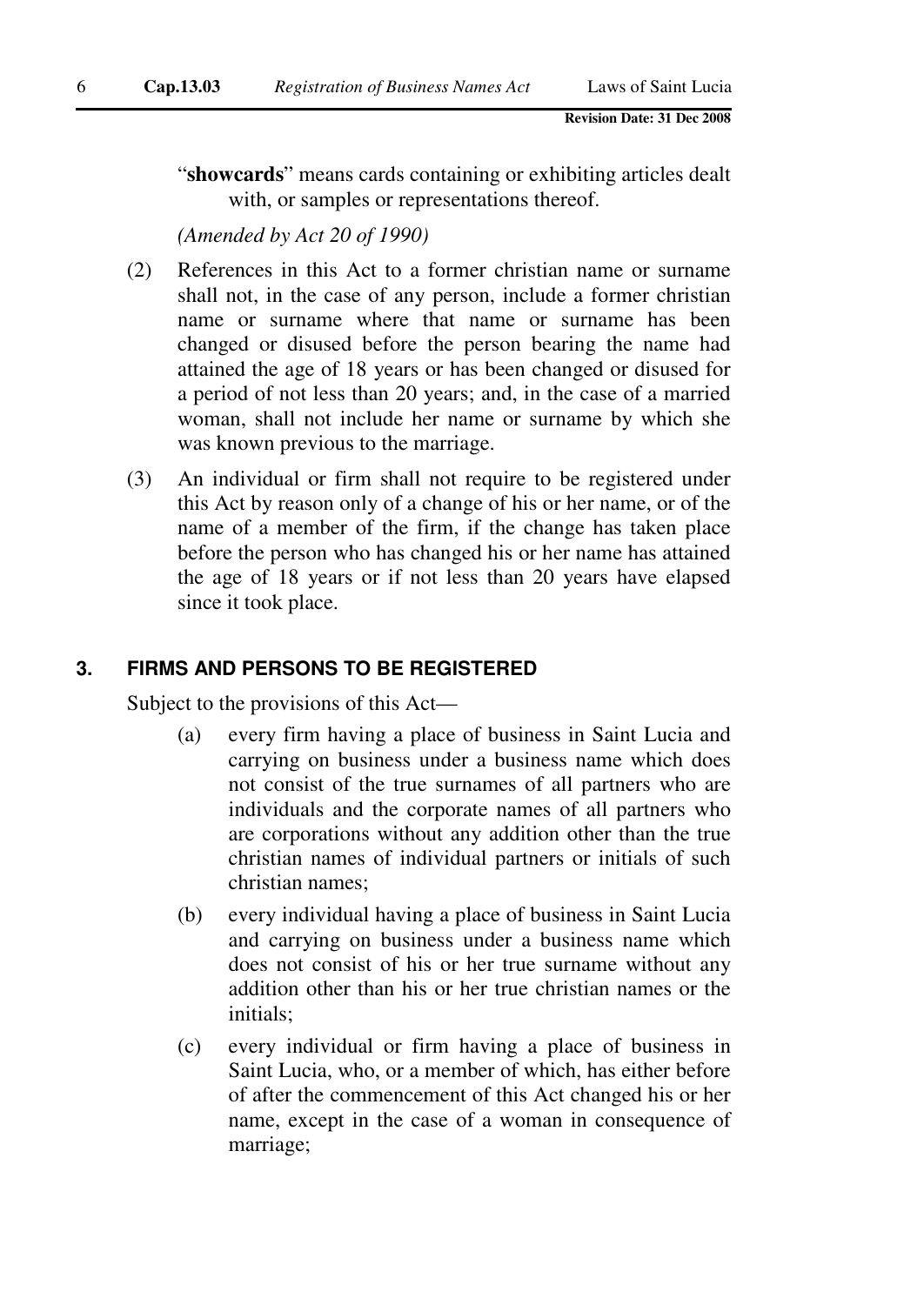(d) every company as defined in the Commercial Code, carrying on business under a business name which does not consist of its corporate name without any addition,

shall be registered in the manner directed by this Act. However—

- (i) where the addition merely indicates that the business is carried on in succession to a former owner of the business, that addition shall not of itself render registration necessary,
- (ii) where 2 or more individual partners have the same surname, the addition of an "s" at the end of that surname shall not of itself render registration necessary,
- (iii) where the business is carried on by a trustee in bankruptcy or the official receiver or a receiver or manager appointed by the Court, registration shall not be necessary,
- (iv) a purchase or acquisition of property by 2 or more persons is not of itself to be deemed carrying on a business whether or not the owners share any profits arising from the sale of the property.

#### **4. REGISTRATION BY NOMINEE**

Where a firm, individual, or corporation having a place of business within Saint Lucia carries on the business wholly or mainly as nominee or trustee of or for another person, or other persons or another corporation, or acts as general agent for any foreign firm, the first mentioned firm, individual, or corporation shall be registered in manner provided by this Act, and, in addition to the other particulars required to be furnished and registered, there shall be furnished and registered the particulars mentioned in the Schedule.

However, where the business is carried on by a trustee in bankruptcy or the official receiver or a receiver or manager appointed by the Court, registration under this section shall not be necessary.

## **5. MANNER AND PARTICULARS OF REGISTRATION**

(1) Every firm or person required under this Act to be registered shall furnish to the Registrar a statement in writing in the prescribed form containing the following particulars—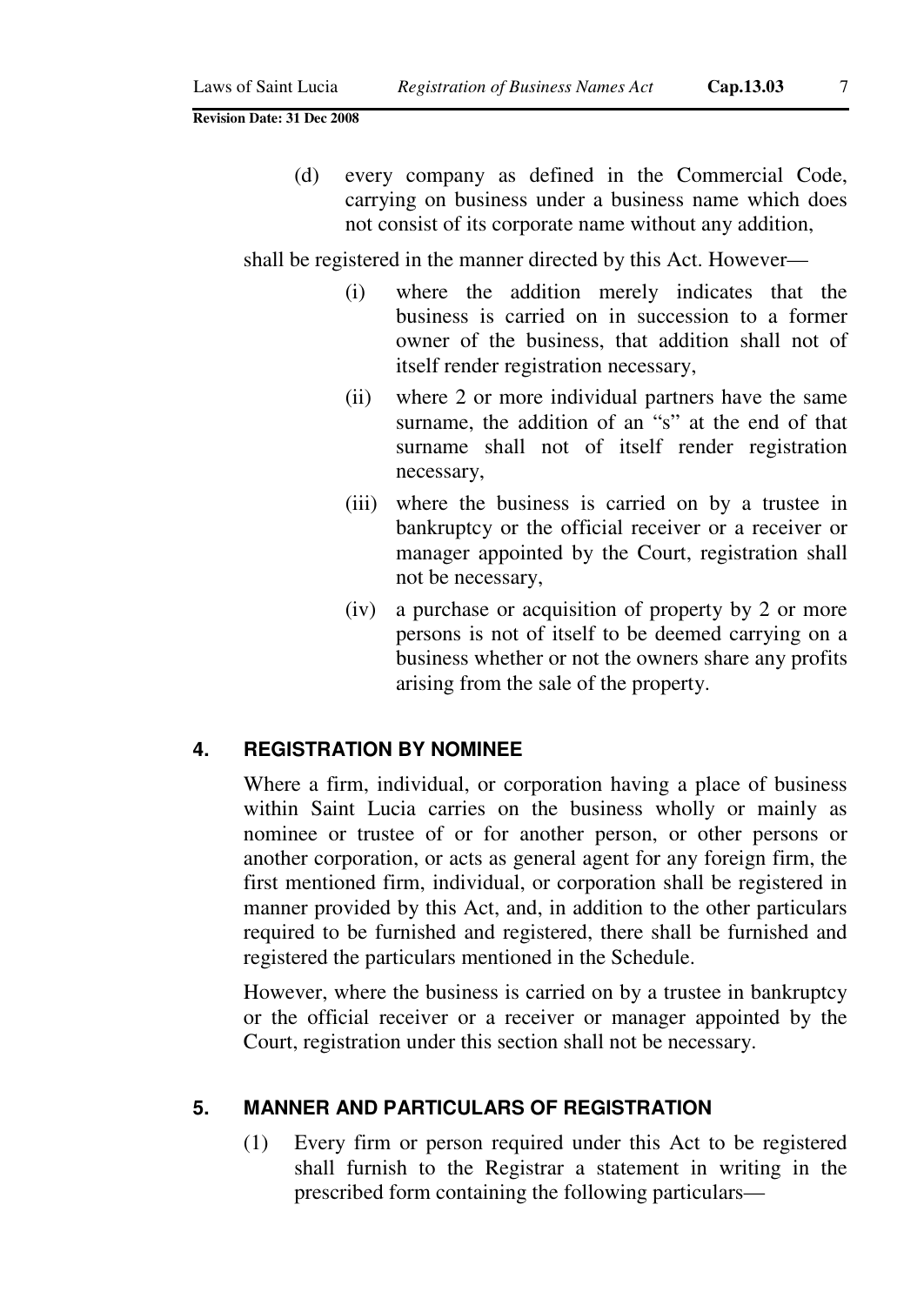- (a) the business name;
- (b) the general nature of the business;
- (c) the principal place of the business;
- (d) where the registration to be effected is that of a firm, the present christian name and surname, any former christian name or surname, the nationality, the usual residence, and the other business occupation (if any) of each of the individuals who are partners, and the corporate name and registered or the principal office of every corporation which is a partner;
- (e) where the registration to be effected is that of an individual, the present christian name and surname, any former christian name or surname, the nationality, the usual residence, and the other business occupation (if any) of such individual;
- (f) where the registration to be effected is that of a corporation, its corporate name and registered or principal office;
- (g) if the business is commenced after the commencement of this Act, the date of the commencement of the business.
- (2) Where a business is carried on under 2 or more business names, each of those business names must be stated.

## **6. STATEMENT TO BE SIGNED BY PERSONS REGISTERING**

The statement required for the purpose of registration must in the case of an individual be signed by him or her, and in the case of a corporation by a director or secretary, and in the case of a firm either by all the individuals who are partners, and by a director or the secretary of all corporations which are partners or by some individual who is a partner, or a director or the secretary of some corporation which is a partner, and in either of the last 2 cases must be verified by a statutory declaration made by the signatory.

However, the statutory declaration stating that any person other than the declarant is a partner, or omitting to state that any person other than as aforesaid is a partner, is not evidence for or against any such other person in respect of his or her liability or non-liability as a partner, and that the Court may, on application of any person alleged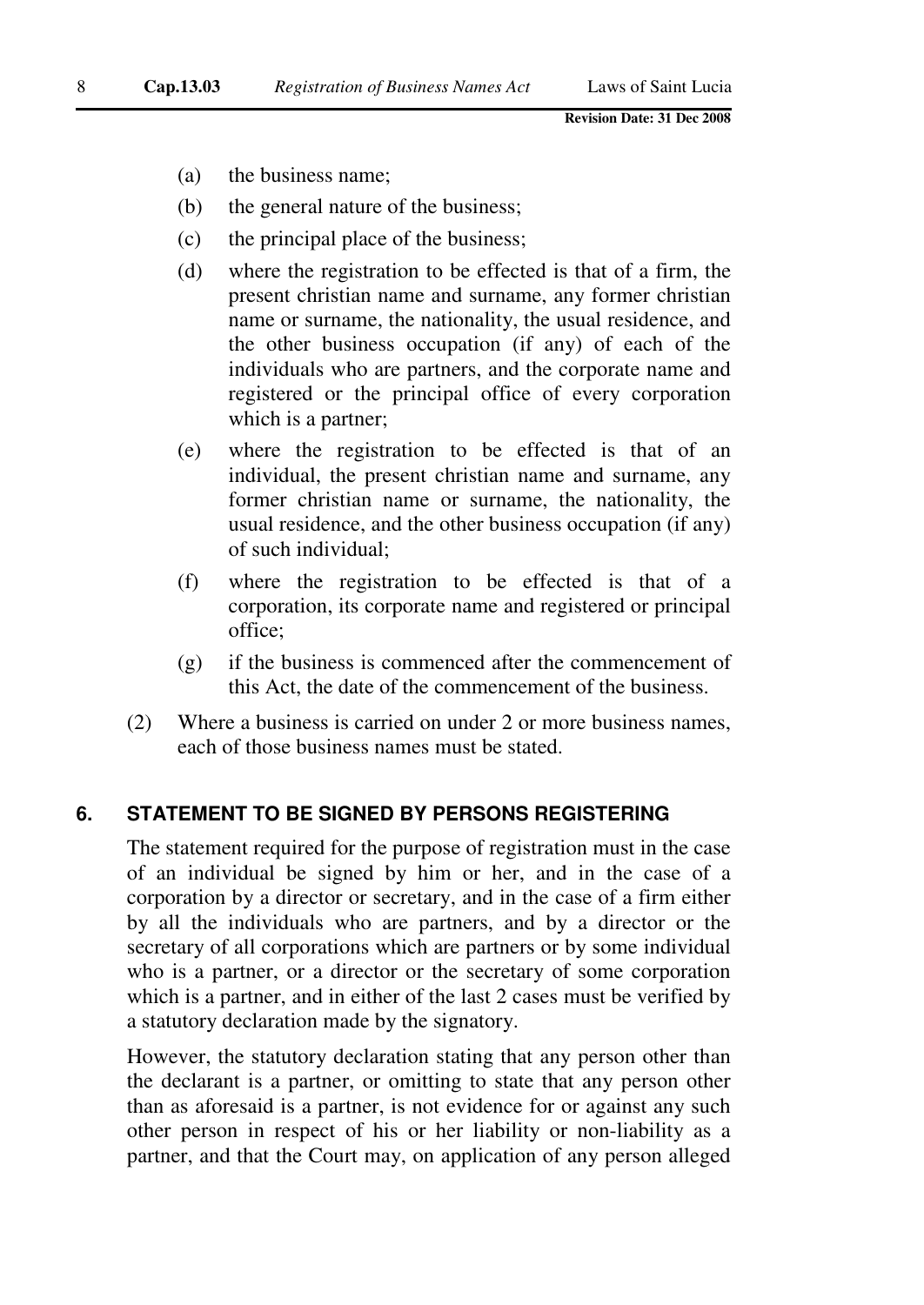or claiming to be a partner, direct the rectification of the register and decide any question arising under this section.

## **7. TIME FOR REGISTRATION**

- (1) The particulars required to be furnished under this Act shall be furnished within 28 days after the firm or person commences business or the business in respect of which registration is required, or commences to use the business name as the case may be, or in the case of a firm or person carrying on business at the date of the commencement of this Act, within 28 days of that date.
- (2) This section applies, in the case where registation is required in consequence of a change of name, as if for references to the date of the commencement of the business there were substituted references to the date of such change.

## **8. REGISTRATION OF CHANGES IN FIRM**

Whenever a change is made or occurs in any of the particulars registered in respect of any firm or person, such firm or person shall, within 28 days after such change, or such longer period as the Registrar may, on application being made in any particular case, whether before or after the expiration of such 28 days, allow, furnish to the Registrar a statement in writing in the prescribed form specifying the nature and date of the change signed, and where necessary verified, in like manner as the statement required on registration.

#### **9. PENALTY FOR DEFAULT IN REGISTRATION**

If any firm or person by this Act required to furnish a statement of particulars or of any change in particulars shall without reasonable excuse default in so doing in the manner and within the time specified by this Act, every partner in the firm or the person so in default is liable to a fine not exceeding \$5 for every day during which the default continues, and the magistrate shall order a statement of the required particulars or change in the particulars to be furnished to the Registrar within such time as may be specified in the order.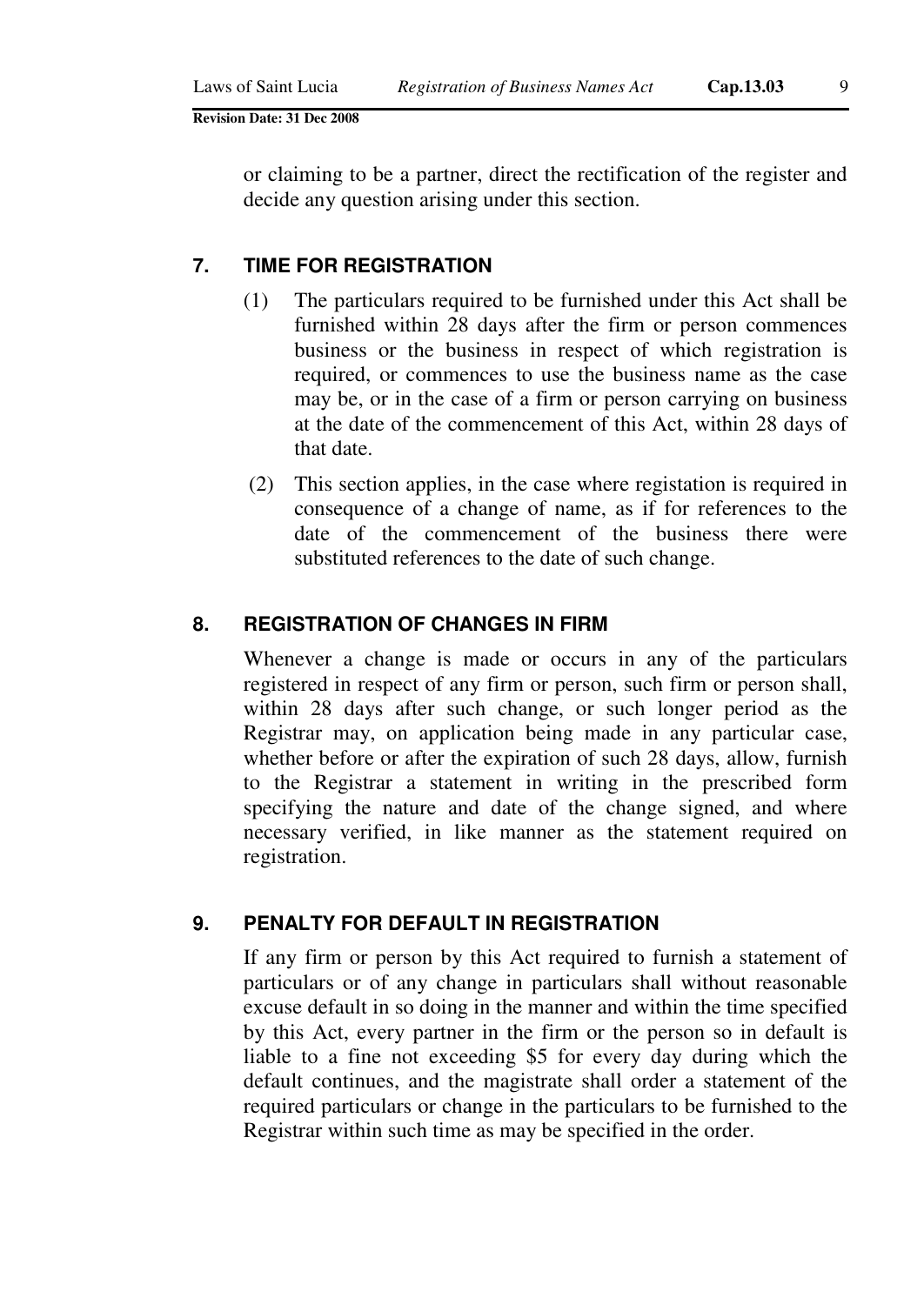## **10. DISABILITY OF PERSONS IN DEFAULT**

(1) Where any firm or person by this Act required to furnish a statement of particulars or of any change in particulars shall have made default in so doing, then the rights of that defaulter under or arising out of any contract made or entered into by or on behalf of such defaulter in relation to the business in respect to the carrying on of which particulars were required to be furnished at any time while he or she is in default shall not be enforceable by action or other legal proceeding either in the business name or otherwise.

However—

- (a) the defaulter may apply to the Court for relief against the disability imposed by this section, and the Court, on being satisfied that the default was accidental, or due to inadvertence or some other sufficient cause, or that on other grounds it is just and equitable to grant relief, may grant such relief either generally or as respects any particular contracts, on condition of the costs of the application being paid by the defaulter, unless the Court otherwise orders, and on such other conditions (if any) as the Court may impose, but such relief shall not be granted except on such service and such publication of notice of the application as the Court may order, nor shall relief be given in respect of any contract if any party to the contract proves to the satisfaction of the Court that, if this Act had been complied with, he or she would not have entered into the contract;
- (b) nothing herein contained shall prejudice the rights of any other parties as against the defaulter in respect of such contract as aforesaid;
- (c) if any action or proceeding shall be commenced by any other party against the defaulter to enforce the rights of such party in respect of such contract, nothing herein contained shall preclude the defaulter from enforcing in that action or proceeding, by way of counterclaim, set off, or otherwise, such rights as he or she may have against that party in respect of such contract.
- (2) Without prejudice to the power of the Court to grant such relief as aforesaid, if any proceeding to enforce any contract is commenced by a defaulter in a district court, such last named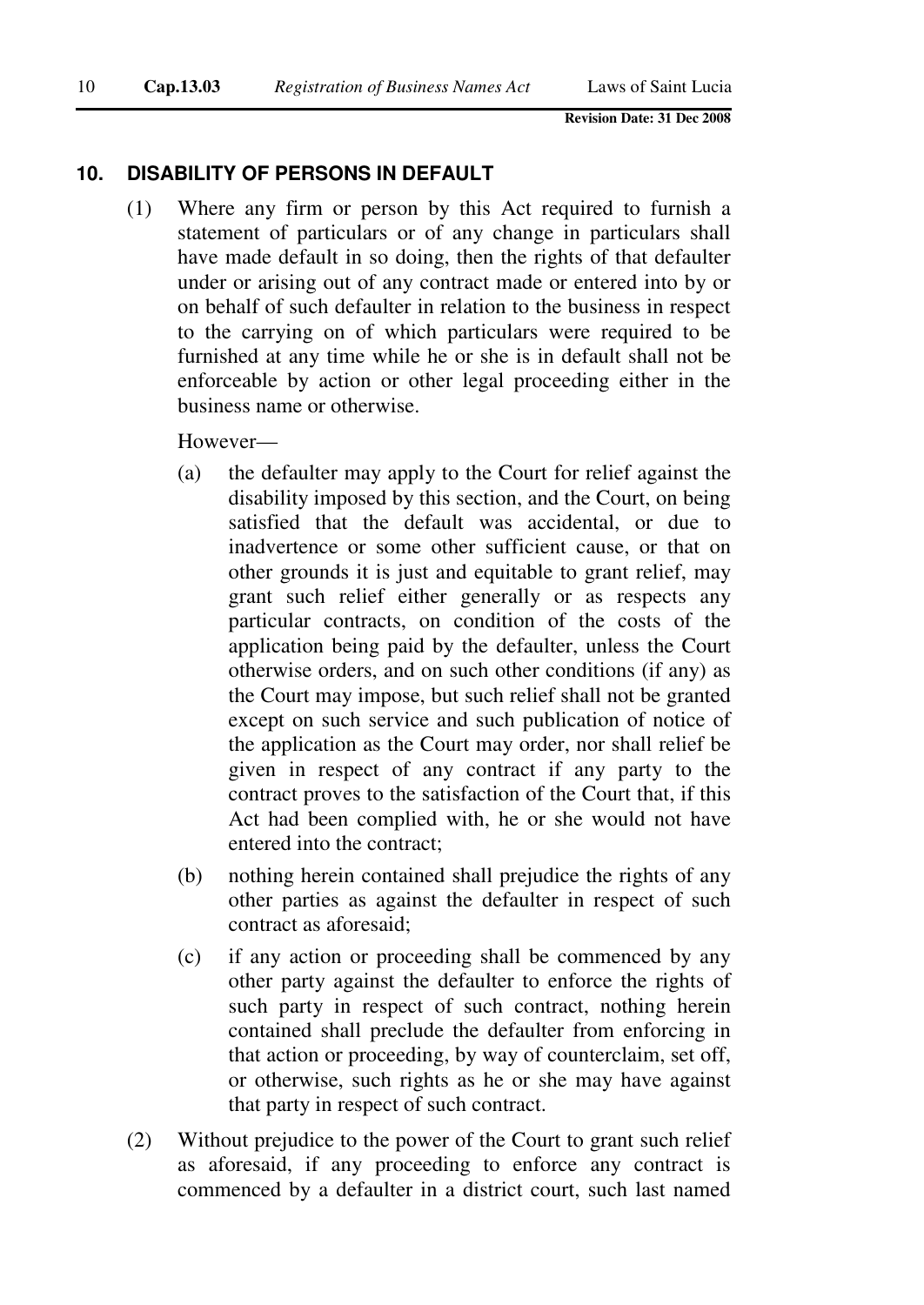Court may, as respects that contract, grant such relief as aforesaid.

### **11. PENALTY FOR FALSE STATEMENTS**

If any statement required to be furnished under this Act contains any matter which is false in any material particular to the knowledge of any person signing it, that person is liable to a fine not exceeding \$96, or to imprisonment for 3 months, or to both such fine and imprisonment.

#### **12. DUTY TO FURNISH PARTICULARS TO REGISTRAR**

- (1) The Registrar may require any person to furnish to him or her such particulars as he or she thinks necessary for the purpose of ascertaining whether or not such persons or the firm of which he or she is a partner should be registered under this Act, or an alteration made in the registered particulars, and may also, in the case of a corporation, require the secretary, or any other officer of a corporation performing the duties of secretary, to furnish such particulars, and if any person, when so required, fails to supply such particulars as it is in his or her power to give, or furnishes particulars which are false in any material particular, he or she is liable to a fine not exceeding \$96, or to imprisonment for 3 months, or to both such fine and imprisonment.
- (2) If, from any information so furnished it appears to the Registrar that any firm or person ought to be registered under this Act, or an alteration ought to be made in the registered particulars, the Registrar may require the firm or person to furnish to him or her the required particulars within such time as may be allowed by the Registrar, but, where any default under this Act has been discovered from the information acquired under this section proceedings under this Act shall not be taken against any person in respect of such default prior to the expiration of the time within which the firm or person is required by the Registrar under this section to furnish particulars to him or her.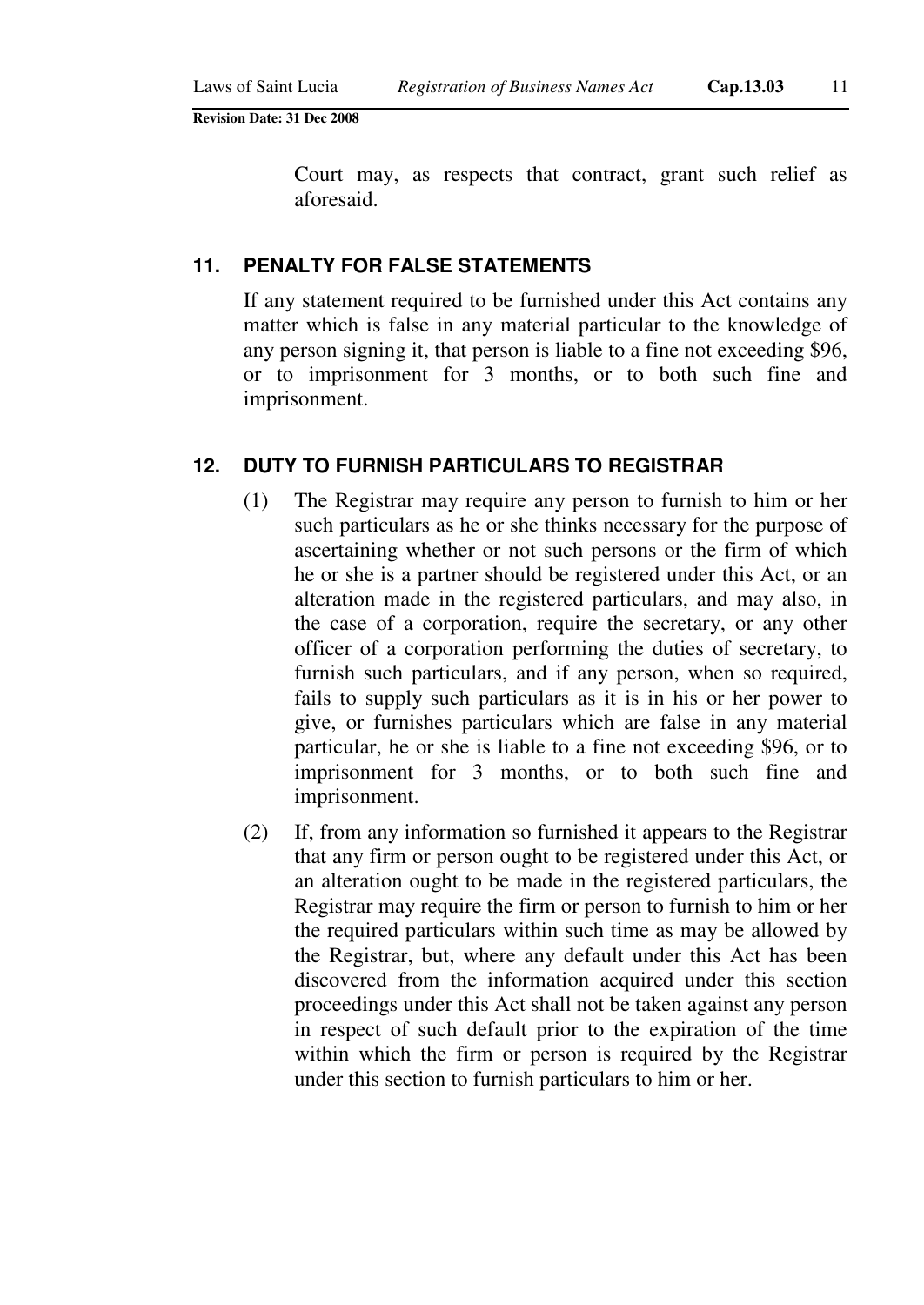## **13. REGISTRAR TO FILE STATEMENT AND ISSUE CERTIFICATE OF REGISTRATION**

On receiving any statement or statutory declaration made under this Act, the Registrar shall cause the same to be filed, and he or she shall send by post or deliver a certificate of the registration to the firm or person registering, and the certificate or a certified copy of it shall be kept exhibited in a conspicuous position at the principal place of business of the firm or individual, and, if not kept so exhibited, every partner in the firm or the person, as the case may be, is liable to a fine not exceeding \$96.

## **14. INDEX TO BE KEPT**

The Registrar shall keep an index of all the firms and persons registered under this Act.

## **15. REMOVAL OF NAMES FROM REGISTER**

- (1) If any firm or individual registered under this Act ceases to carry on business, it is the duty of the persons who were partners in the firm at the time when it ceased to carry on business, or of the individual, or if he or she is dead, his or her personal representative, within 3 months after the business has ceased to be carried on, to deliver to the Registrar notice in the prescribed form that the firm or individual has ceased to carry on business, and if any person whose duty it is to give such notice fails to do so within such time as aforesaid, he or she is liable to a fine not exceeding \$96.
- (2) On receipt of such a notice as aforesaid the Registrar may remove the firm or individual from the register.
- (3) Where the Registrar has reasonable cause to believe that any firm or individual registered under this Act is not carrying on business, he or she may send to the firm or individual by registered post a notice that unless an answer is received to such notice within one month from the date thereof, the firm or individual may be removed from the register.
- (4) If the Registrar either receives an answer from the firm or individual to the effect that the firm or individual is not carrying on business, or does not, within one month after sending the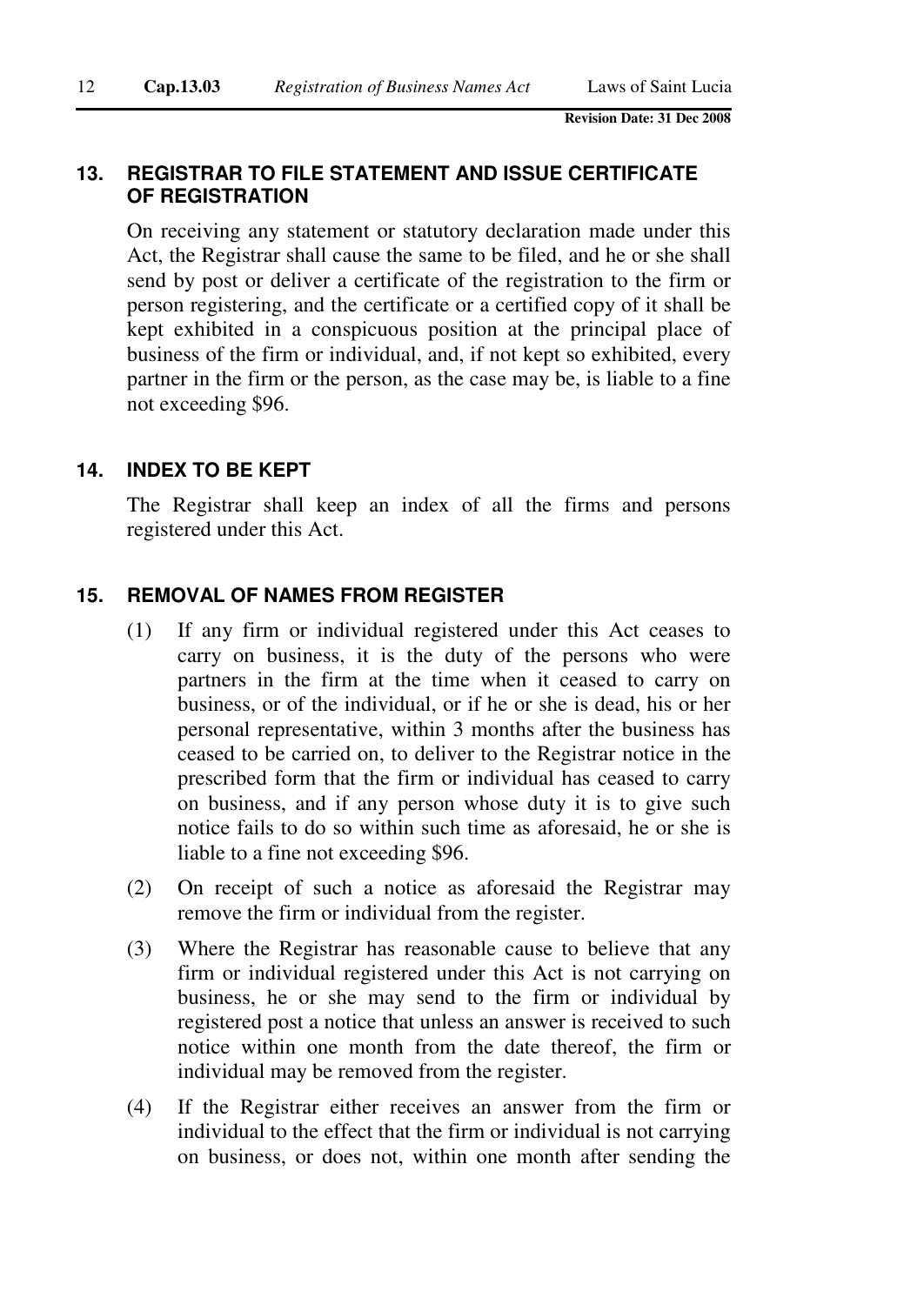notice, receive an answer, he or she may remove the firm or individual from the register.

#### **16. MISLEADING BUSINESS NAMES**

- (1) Where any business name under which the business of a firm or individual is carried on contains the word "British" or any other word which, in the opinion of the Regsitrar, is calculated to lead to the belief that the business is under British ownership or control, and the Registrar is satisfied that the nationality of the persons by whom the business is wholly or mainly owned or controlled is at any time such that the name is misleading, the Registrar shall refuse to register such business name, or, as the case may be, remove such business name from the register, but any person aggrieved by a decision of the Registrar under this provision may appeal to the Governor General whose decision is final.
- (2) The registration of a business name under this Act shall not be construed as authorising the use of that name if, apart from such registration, the use thereof could be prohibited.
- (3) The power conferred by this section on the Registrar to refuse registration of a business name shall extend to any name which is in his or her opinion undesirable.
- (4) Where registration of a business name is refused under this section, any person carrying on business under that name is liable under section 9 to the same penalties as if he or she had without reasonable excuse made default in furnishing a statement of particulars with respect to that name.

## **17. REGISTRAR**

The Registrar of the High Court is the Registrar for the purposes of this Act.

#### **18. INSPECTION OF STATEMENTS REGISTERED**

(1) Any person may inspect the documents filed by the Registrar on payment of such fees as may be prescribed not exceeding \$0.25 for each inspection; and any person may require a certificate of the registration of any firm or person, or a copy of or extract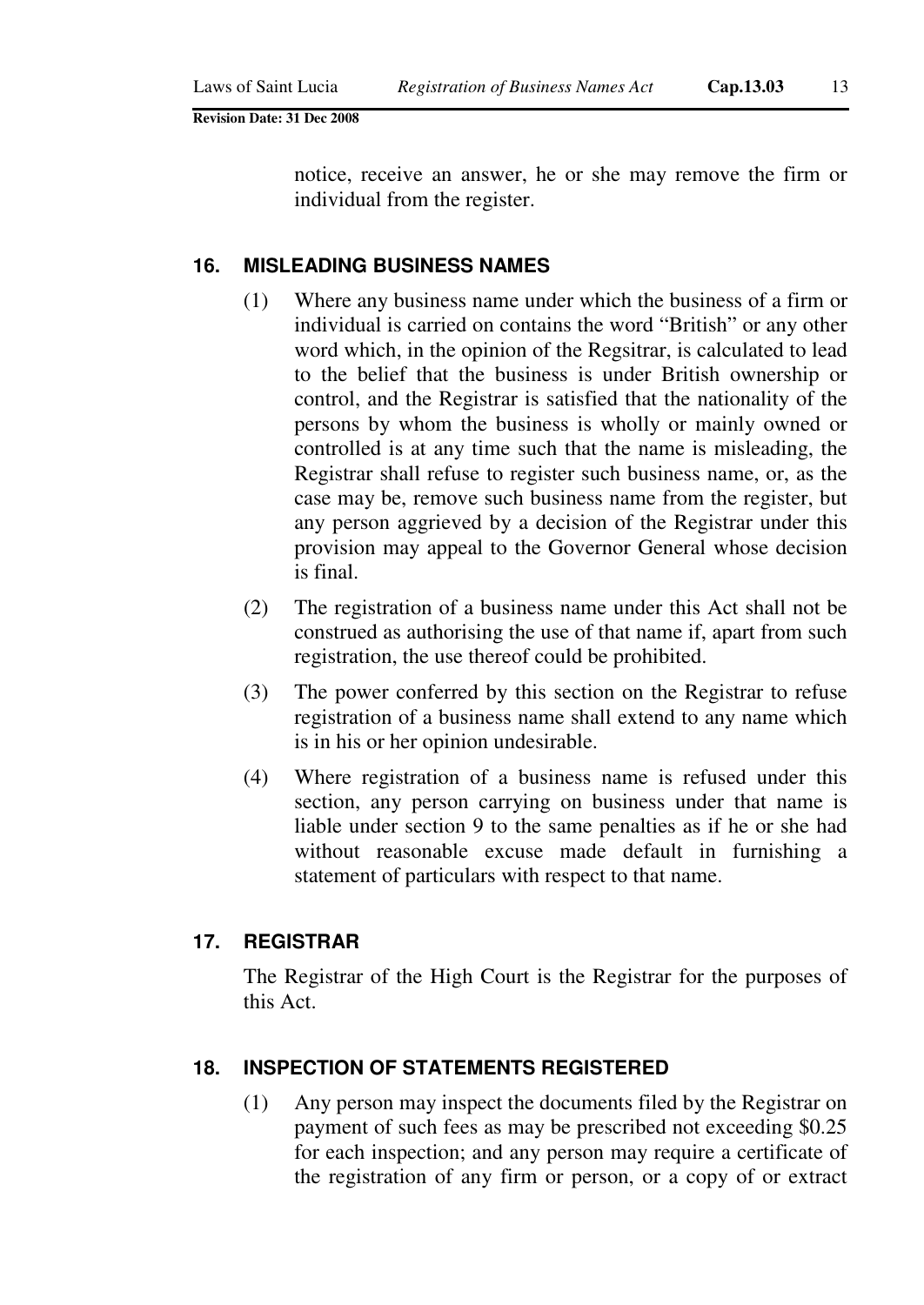from any registered statement, to be certified by the Registrar, and there shall be paid for such certificate of registration, certified copy, or extract such fees as may be prescribed, not exceeding \$0.50 for the certificate of registration, and not exceeding \$0.12 for each folio of 72 words, of the entry, copy, or extract.

(2) A certificate of registration, or a copy of or extract from any statement registered under this Act, if duly certified to be a true copy or extract under the hand of the Registrar (whom it shall not be necessary to prove to be the Registrar), shall in all legal proceedings, civil or criminal, be received in evidence.

# **19. CABINET MAY MAKE RULES**

- (1) The Cabinet may make rules concerning any of the following matters—
	- (a) the fees to be paid to the Registrar under this Act;
	- (b) the forms to be used under this Act;
	- (c) the duties to be performed by the Registrar under this Act; and
	- (d) generally, the conduct and regulation of registration under this Act, and any matters incidental thereto.
- (2) All fees payable under any such rules shall be paid into the Treasury.

*(Amended by Act 20 of 1990)* 

# **20. PUBLICATION OF TRUE NAMES**

- (1) Every individual and firm required by this Act to be registered shall, in all trade catalogues, trade circulars, showcards, and business letters, on or in which the business name appears and which are issued or sent by the individual or firm to any person in any Commonwealth country, have mentioned in legible characters—
	- (a) in the case of an individual, his or her present christian name or the initials, and present surname, any former christian name or surname, his or her nationality if not British; and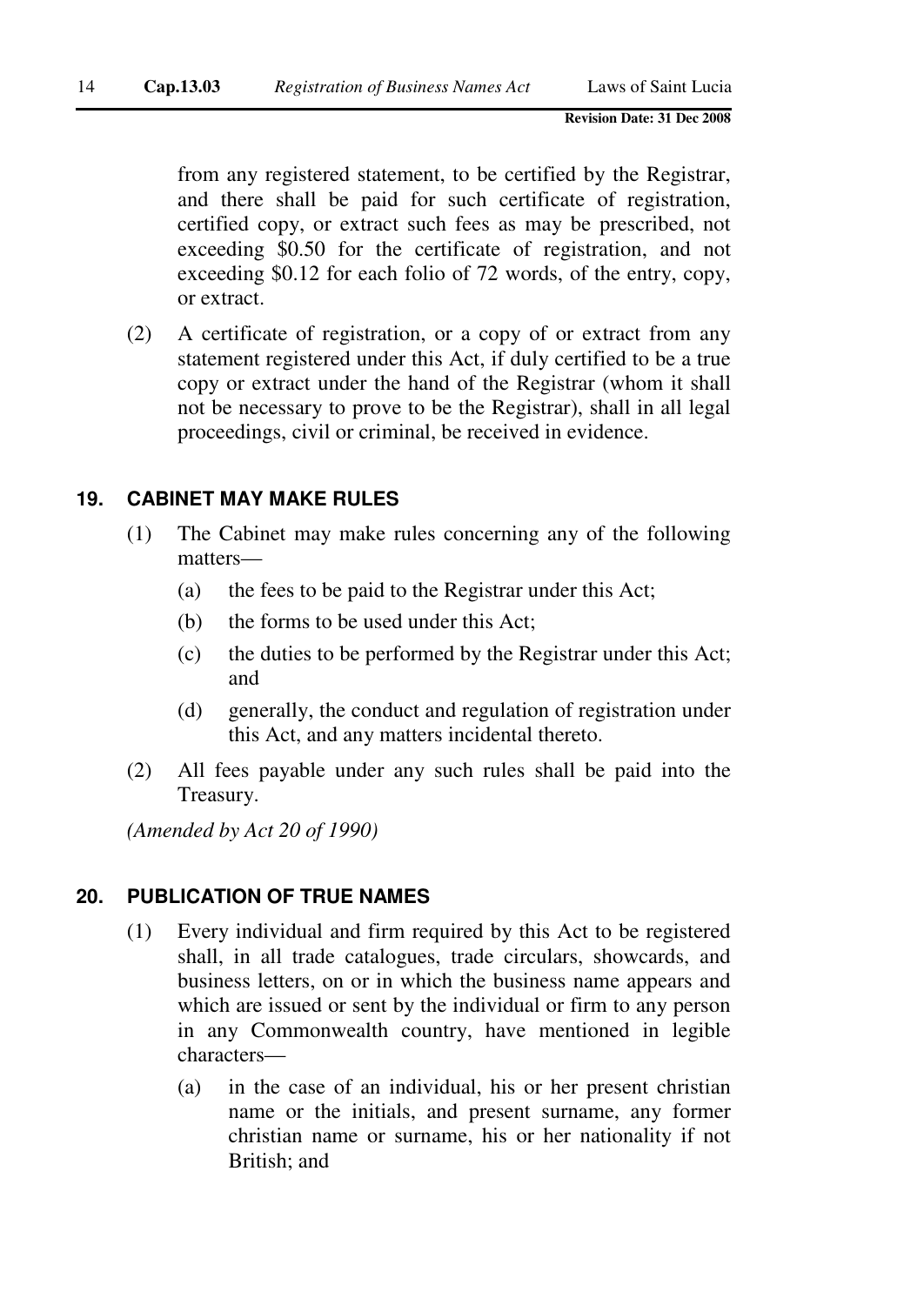- (b) in the case of a firm, the present christian names or the initials thereof and present surnames, any former christian names and surnames, and the nationality if not British, of all the partners in the firm, or in the case of a corporation being a partner, the corporate name.
- (2) If default is made in compliance with this section the individual or, as the case may be, every member of the firm is liable for each offence to a fine not exceeding \$24.

However, proceedings shall not be instituted under this section except by or with the consent of the Attorney General.

#### **21. OFFENCES BY CORPORATION**

Where a corporation commits an offence under this Act, every director, secretary, and officer of the corporation who is knowingly a party to the default commits a like offence and is liable to a like penalty.

## **22. RECOVERY OF PENALTIES**

All offences under this Act may be prosecuted, and all penalties incurred may be imposed or recovered summarily.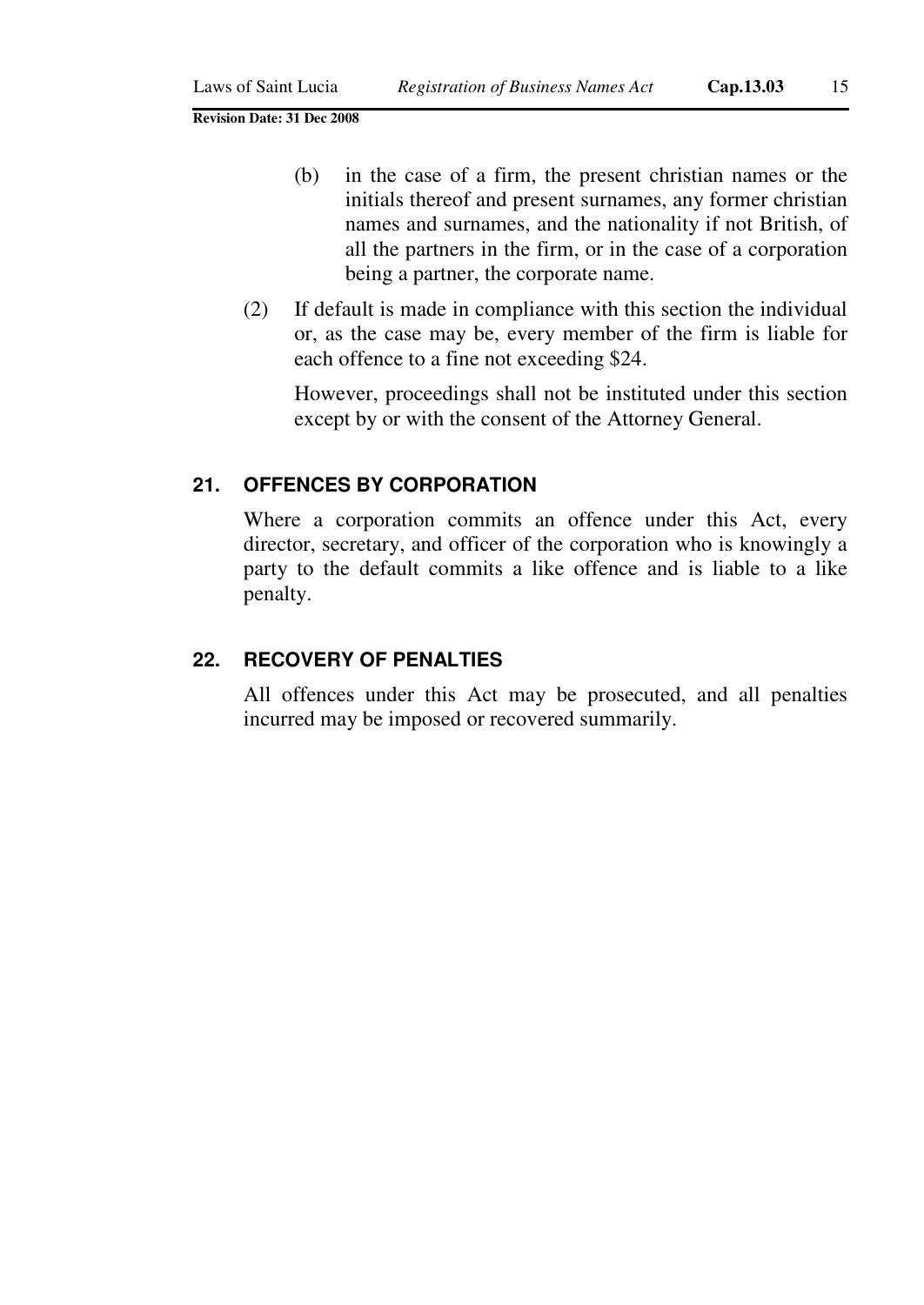# **SCHEDULE**

(Section 4)

| Description of Firm, etc.                    | The additional particulars.            |
|----------------------------------------------|----------------------------------------|
| Where the firm, individual,<br><sub>or</sub> | The present christian name and         |
| corporation required to<br>be                | surname, any former<br>name.           |
| registered carries on business as            | nationality, and usual residence, or,  |
| nominee or trustee.                          | as the case may be, the corporate      |
|                                              | name, of every person<br><b>or</b>     |
|                                              | corporation on whose behalf the        |
|                                              | business is carried on. However, if    |
|                                              | the business is carried on under any   |
|                                              | trust and any of the beneficiaries are |
|                                              | a class of children or other persons,  |
|                                              | a description of the class is          |
|                                              | sufficient.                            |
| Where the firm individual<br>$\alpha r$      | The business name and address          |

the firm, individual or corporation required to be registered carries on business as general agent for any foreign firm.

The business name and address of the firm or person as agent for whom the business is carried on. However, if the business is carried on as agent for 3 or more foreign firms it is sufficient to state the fact that the business is carried on, specifying the countries in which such foreign firms carry on business.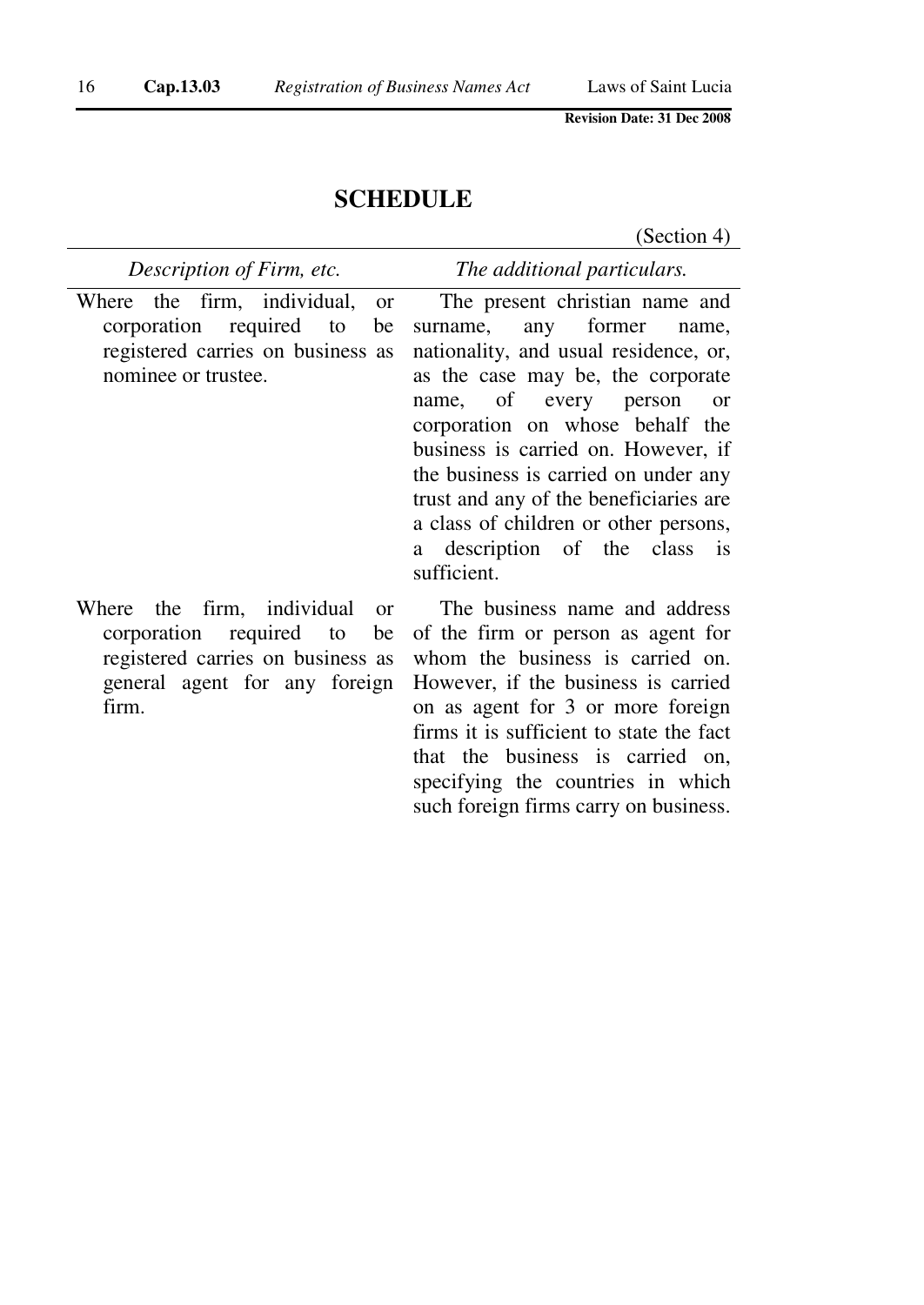# **REGISTRATION OF BUSINESS NAMES RULES – SECTION 19**

#### **(Statutory Instruments 24/1959 and 131/2000)**

Commencement [25 July1959]

#### **Short Title**

1. These Rules may be cited as the Registration of Business Names Rules.

#### **Definition**

- 2. In these Rules the expression "the Act" means the Registration of Business Names Act.
- 3. Whenever any act is by the Act required to be done by the Registrar, such act shall be done by the Registrar of the High Court.

#### **Procedure under Section 16**

- 4. Where the Registrar, under section 16(1) of the Act, decides to refuse to register any business name, or, as the case may be, to remove any business name from the register, he or she shall send by post to the firm or individual applying for registration or, as the case may be, registered in respect of such business name, a notice in writing of such decision, and such notice shall contain a statement that any person aggrieved by such decision may appeal to the Governor General within 21 days of such notice.
- 5. If within 21 days from the date of the notice of a decision of the Registrar under section 16(1) of the Act to *remove a business name from the register, no notice of appeal from* such decision is received by the Registrar, or if on appeal such decision of the Registrar is upheld, the Registrar shall remove such business name from the register in accordance with his or her decision.

#### **Appeals to the Governor General**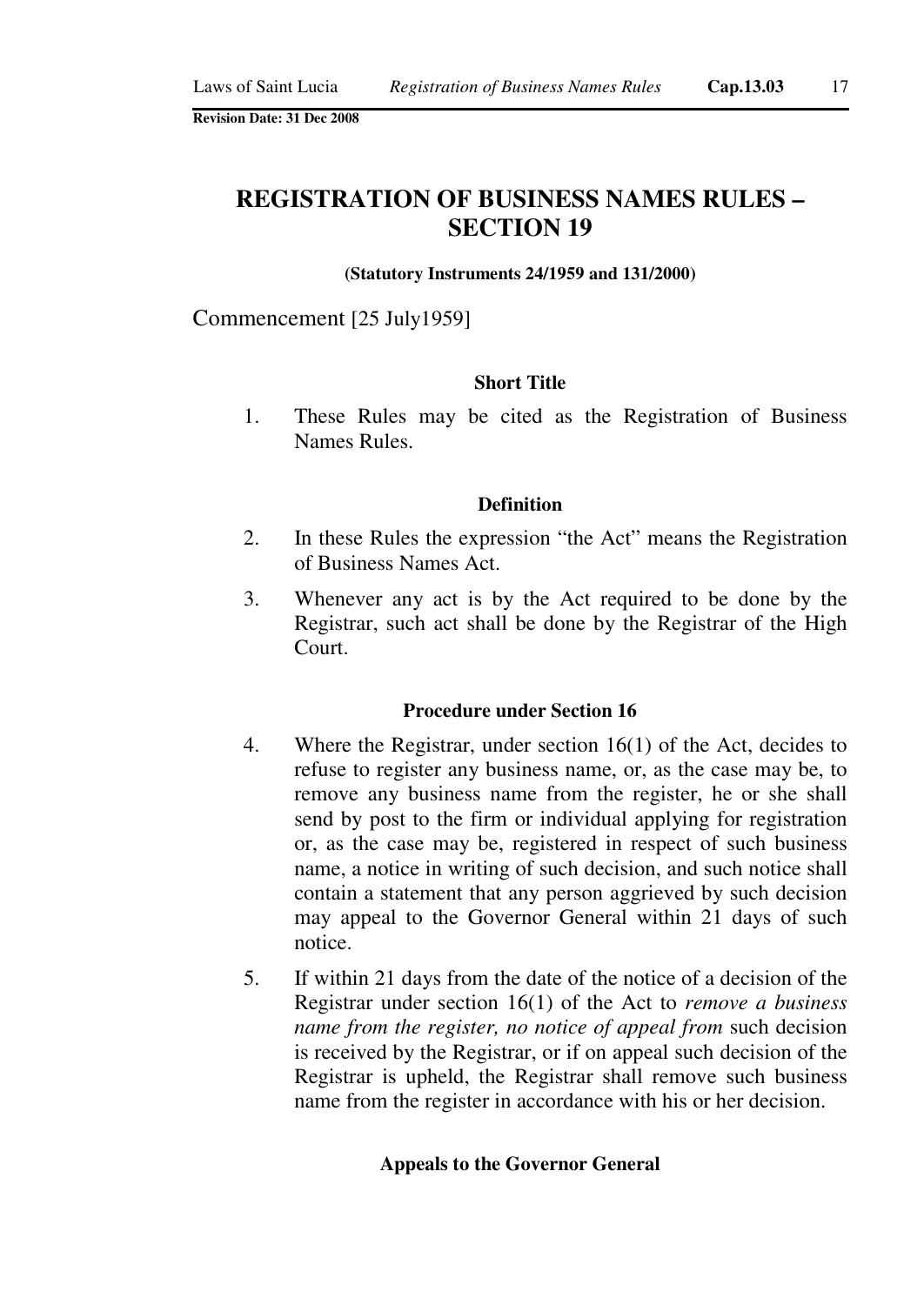6. Any person intending to appeal to the Governor General from any decision of the Registrar under section 16(1) of the Act shall, within 21 days of the date of the notice of such decision, deliver to the Registrar a notice of appeal in Form 10.

Such notice shall be accompanied by a statement of the grounds of appeal and of the appellant's case in support.

- 7. A copy of the notice of appeal, together with a copy of the statement of the grounds of appeal and of the case in support thereof, and a copy of the notice of the Registrar's decision shall at the same time be delivered by the appellant to the Governor General.
- 8. The decision of the Governor General shall be communicated to the appellant in writing.
- 9. The time prescribed in these Rules for doing any act thereunder by or to the Registrar, or by or to the Governor General may be enlarged by the Governor General upon such terms as he or she may direct, and such enlargement may be granted though the time has expired for doing such act.

#### **Fees**

10. The fees to be paid to the Registrar under the Act shall be as follows—

| (a) | certificate of registration                                                    | \$100          |
|-----|--------------------------------------------------------------------------------|----------------|
| (b) | filing of application for registration                                         | \$25           |
| (c) | filing of statement of any change                                              | \$50           |
| (d) | filing of a notice of cessation                                                | \$60           |
| (e) | on appeal                                                                      | \$30           |
| (f) | certification of any document not being<br>a certificate of registration       | \$10           |
| (g) | certified copy of certificate of<br>registration                               | \$20           |
| (h) | uncertified copy of any document                                               | \$.75 per page |
| (i) | search                                                                         | \$5            |
| (i) | for filing of any document for which a<br>fee is not provided in this schedule | \$25           |

*(Amended by S.I. 131/2000)*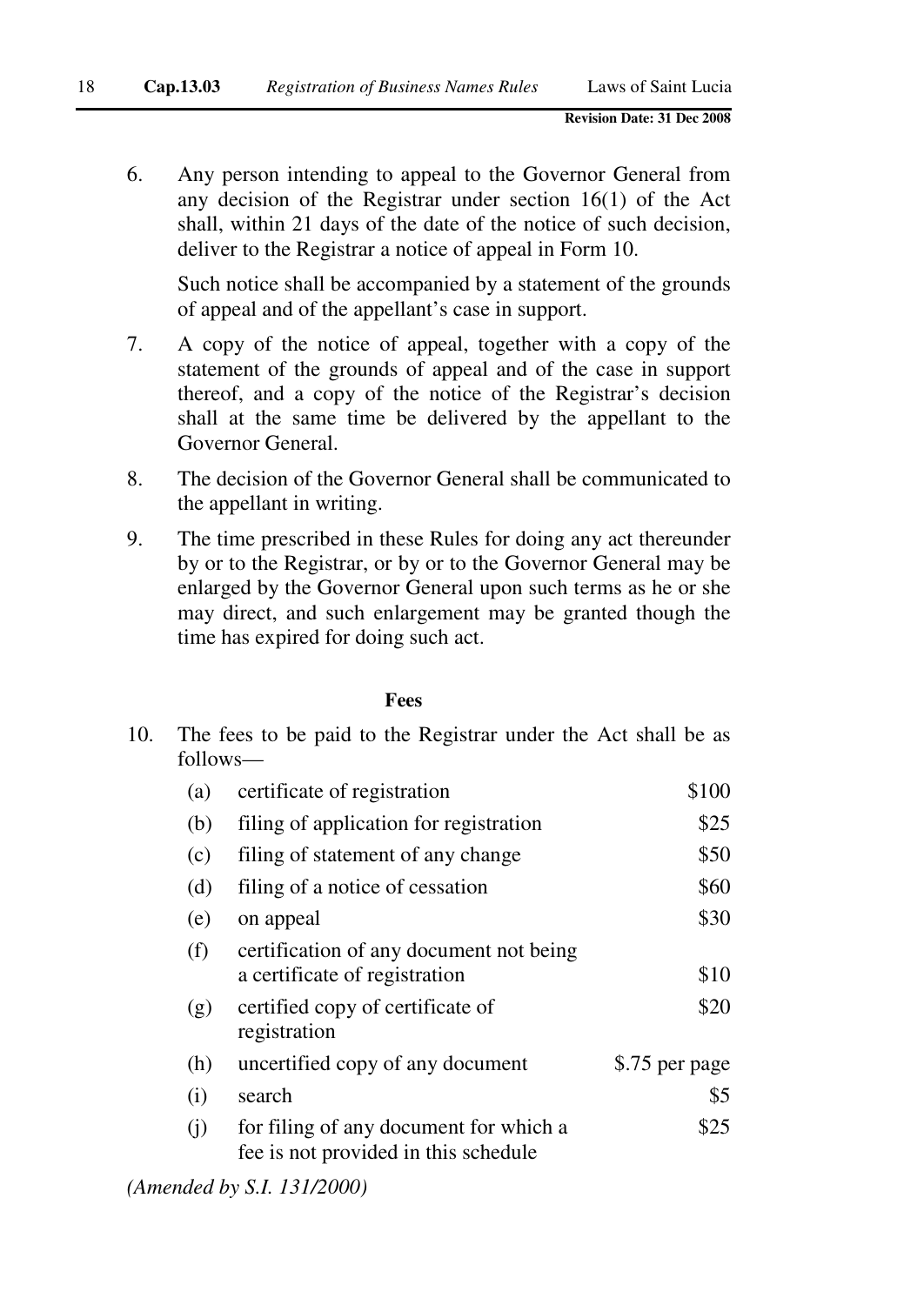#### **Forms**

11. The forms in the appendix, with such variations as the circumstances of each case require, shall be the forms to be used under the Act.

## **APPENDIX**

#### FORM I

The Statement must be delivered to the Registrar.

No. of Certificate

# REGISTRATION OF BUSINESS NAMES ACT

Application for Registration by an Individual

#### (*See Section 3 (b) and (c).)*

I, the undersigned, hereby apply for registration under the Registration of Business Names Act and for that purpose furnish the following statement of particulars—

| (1)  | The business name.                                                                                                           |  |  |
|------|------------------------------------------------------------------------------------------------------------------------------|--|--|
| (2)  | The general nature of the business                                                                                           |  |  |
| (3)  | The principal place of the business                                                                                          |  |  |
| (4)  | The present Christian name (or names) and surname of the<br>individual                                                       |  |  |
| (5)  | Any former Christian name (or names) or surname of the individual                                                            |  |  |
| (6)  | The nationality of the individual                                                                                            |  |  |
| (7)  | The usual residence of the individual                                                                                        |  |  |
| (8)  | The other business occupation (if any) of the individual                                                                     |  |  |
| (9)  | The date of the commencement of the business, if the business was<br>commenced after the date of the commencement of the Act |  |  |
| (10) | Any other business name or names under which the business is<br>carried on                                                   |  |  |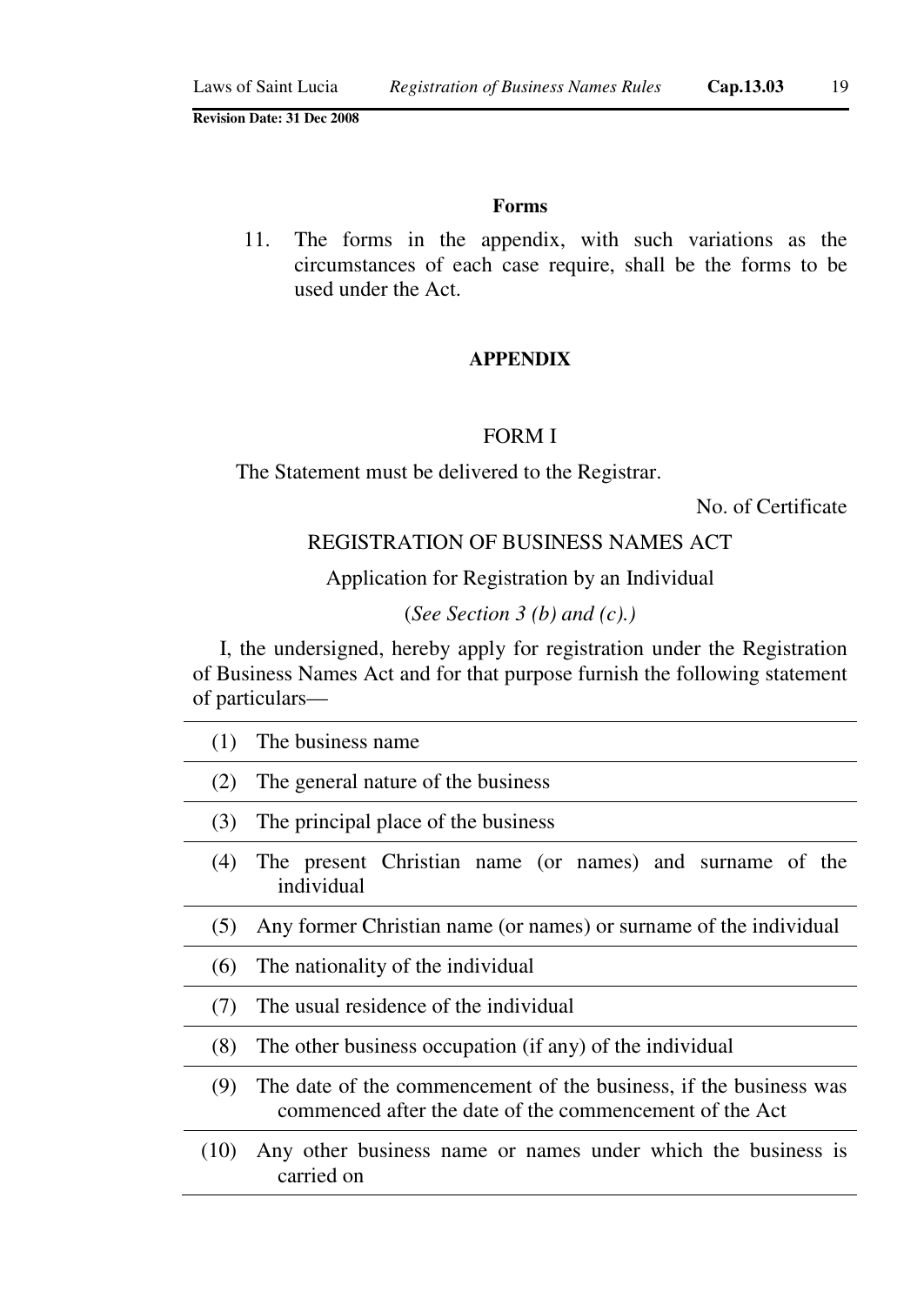Dated this day of 20

(Signature)

NOTE—Failure without reasonable excuse to furnish the required Statement of Particulars within the time specified will, in addition to any disability imposed by the Act entail liability on conviction to a fine of \$5 for every day during which the default continues; and any statement which contains any matter which is false in any material particular to the knowledge of any person signing it will entail liability on conviction to imprisonment, for a term of 3 months, or to a fine not exceeding \$96 or to both such imprisonment and fine.

Where the individual applying for registration carries on the business wholly or mainly as nominee or trustee of or for another persosn or other persons or a corporation, or acts as general agent for any foreign firm, the additional particulars specified in Form 4 must also be furnished on such Form and delivered to the Registrar in the manner and within the times before specified.

#### FORM 2.

The Statement must be delivered to the Registrar.

No. of Certificate

#### REGISTRATION OF BUSINESS NAMES ACT

Application for Registration by a Firm

*(See Section 3 (a) and (c).)*

(Insert name of firm) hereby apply for registration under the provisions of the Registration of Business Names Act and for that purpose furnish the following statement of Particulars—

|     | (1) The business name                                                                                                       |
|-----|-----------------------------------------------------------------------------------------------------------------------------|
| (2) | The general nature of the business                                                                                          |
| (3) | The principal place of the business                                                                                         |
| (4) | The date of the commencement of the business if the business was<br>commenced after the date of the commencement of the Act |
|     |                                                                                                                             |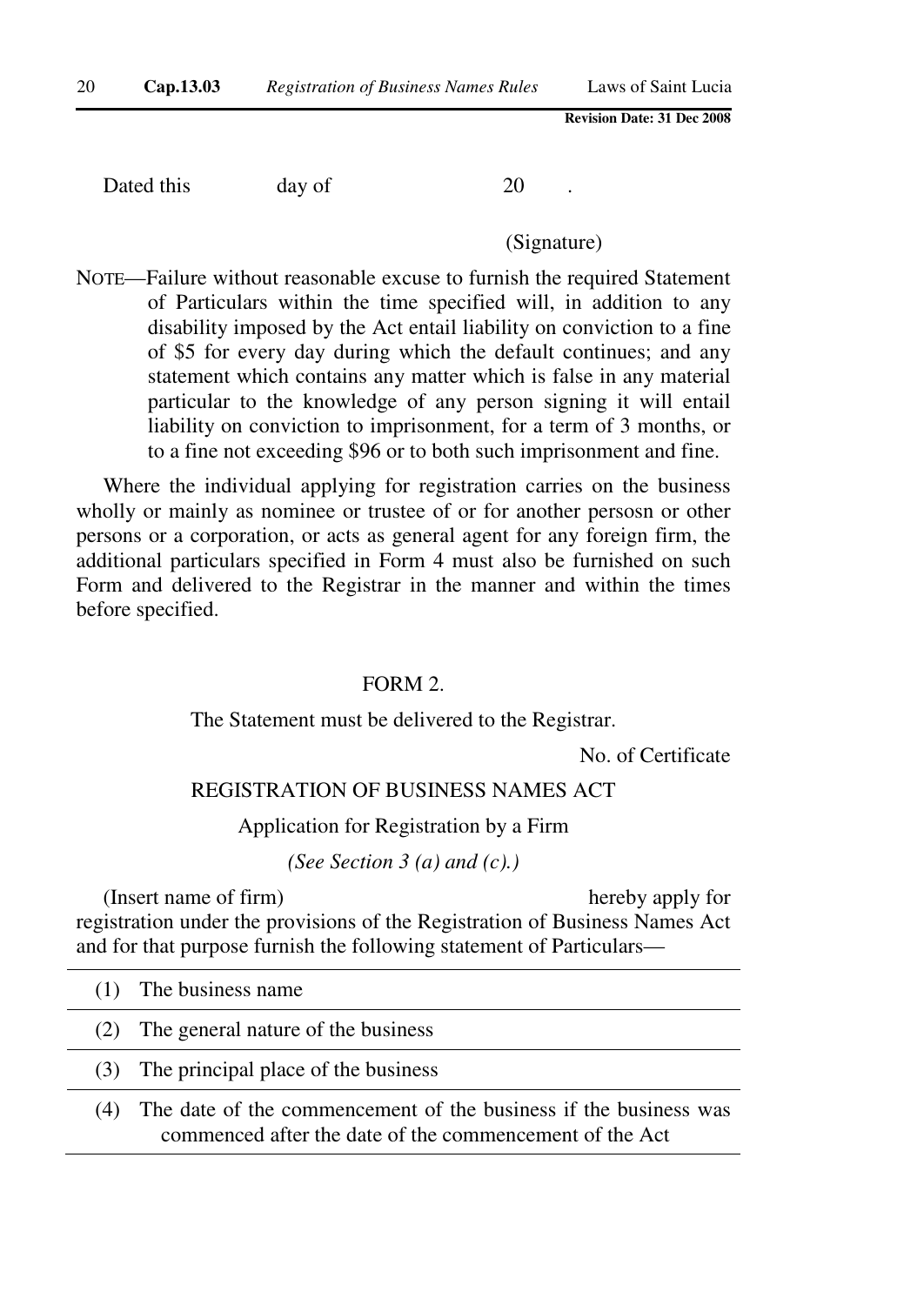- (5) Any other business name or names under which the business is carried on
- (6) The present Christian name or names and surname of every individual who is—and the corporate name of every corporation which is—a partner in the firm
- (7) Any former Christian name or names or surname of every individual partner in the firm
- (8) The nationality of every individual partner in the firm
	- (9) The usual residence of every individual who is—and the registered or principal office of every corporation which is—a partner in the firm
- (10) The other business occupation (if any) of every individual partner in the firm

| Dated the | day of | 20 |
|-----------|--------|----|
|-----------|--------|----|

Signatures.

*(For instructions as to signatures, see Note A.)*

NOTE A.—This Statement must in all cases be signed either—

(a) by all the individuals who are partners and by a director or the secretary of each corporation which is a partner; or

(b) (1) by some individual who is a partner; or

(2) by a director or the secretary of some corporation which is a partner; and in either of the cases (b) (1) and (2) must be verified by a statutory declaration made by the signatory.

Failure without reasonable excuse to furnish the required Statement of Particulars within the time specified will, in addition to any disability imposed by the Act, entail liability on conviction to a fine of \$5 for every day during which the default continues; and any statement which contains any matter which is false in any material particular to the knowledge of any person signing it will entail liability on conviction to imprisonment, for a term of 3 months, or to a fine not exceeding \$96 or to both such imprisonment and fine.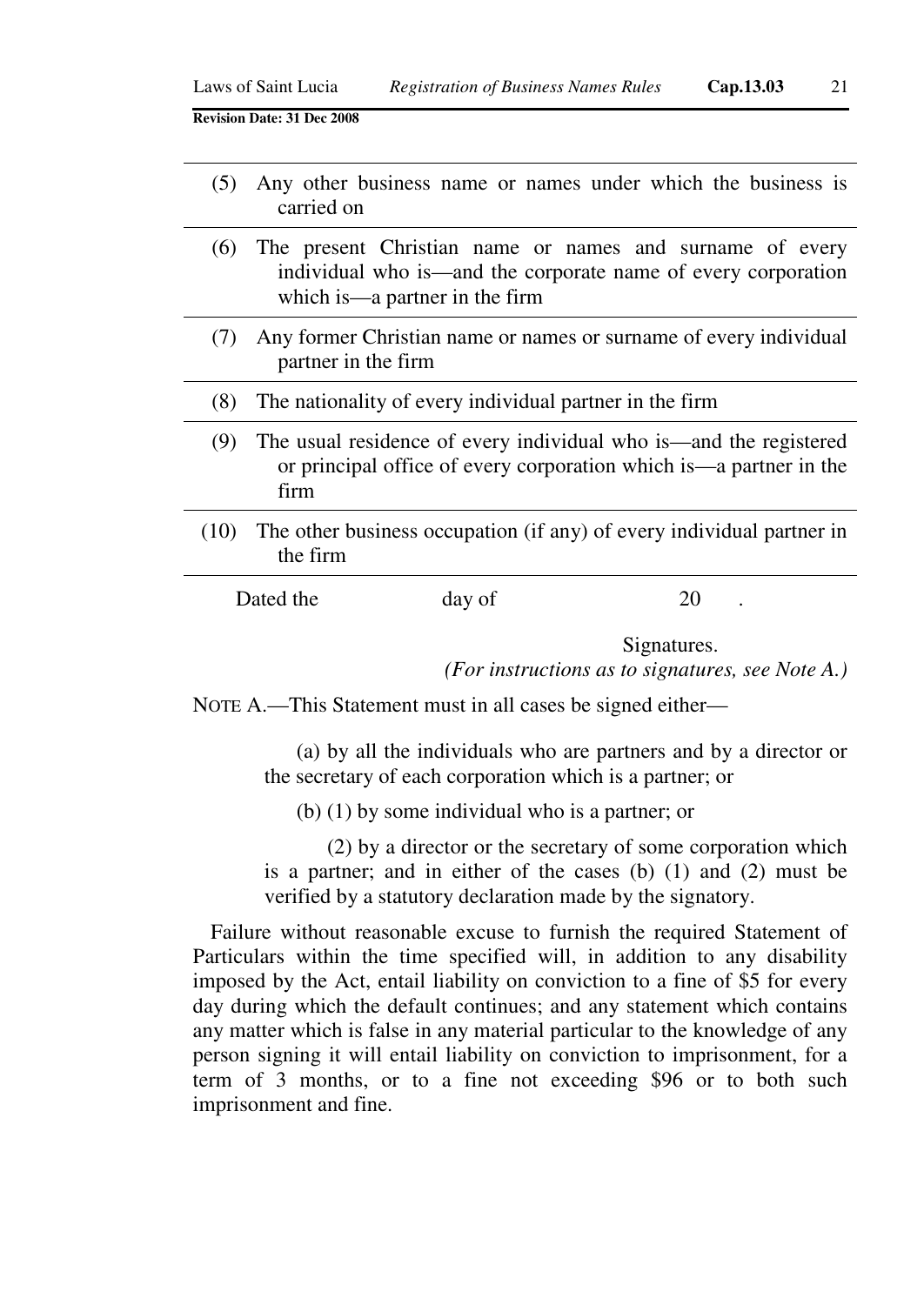Where the individual applying for registration carries on the business wholly or mainly as nominee or trustee of or for another person or other persons of a corporation, or acts as general agent for any foreign firm, the additional particulars specified in Form 4 must also be furnished on such Form and delivered to the Registrar in the manner and within the times before specified.

#### FORM 3

The statement must be delivered to the Registrar.

Number of Certificate

## REGISTRATION OF BUSINESS NAMES ACT

#### APPLICATION FOR REGISTRATION BY A CORPORATION

having a place of business in Saint Lucia and carrying on the business wholly or mainly as nominee or trustee of or for another person or other persons or another corporation or acting as general agent for any foreign firm.

(Insert name of corporation)

hereby apply for registration under the provisions of the Registration of Business Names Act and for that purpose furnish the following statement of particulars—

|     | The business name                                                                                                           |
|-----|-----------------------------------------------------------------------------------------------------------------------------|
| (2) | The general nature of the business                                                                                          |
| (3) | The principal place of the business                                                                                         |
| (4) | The date of the commencement of the business if the business was<br>commenced after the date of the commencement of the Act |
| (5) | The other name or names (if any) under which the business is<br>carried on                                                  |
| (6) | The corporate name of the corporation applying for registration                                                             |
|     | The registered or principal office of the corporation applying for<br>registration                                          |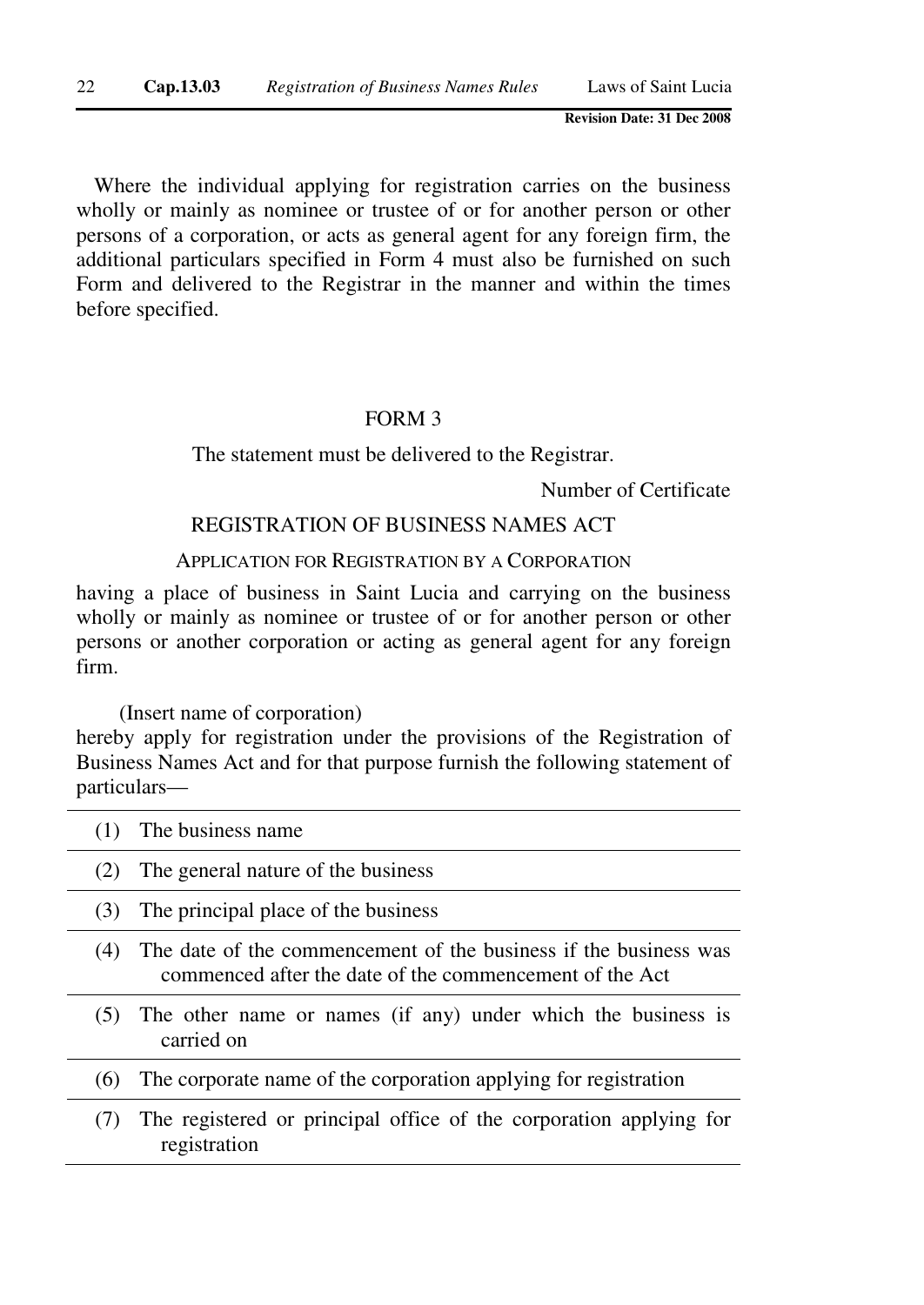The following Statement of Additional Particulars (8), (9), (10), (11) and (12), is to be furnished in respect of the carrying on by such Corporation of the business wholly or mainly as nominee or trustee of or for another person or other persons or another Corporation, however, if the business is carried on under any trust and any of the beneficiaries are a class of children or other persons, then the particulars required under (12) only need be furnished.

- (8) The present Christian name or names and surname or the corporate name of every person or corporation on whose behalf the business is carried on
- (9) Any former name or names of any person on whose behalf the business is carried on
- (10) The nationality of every person on whose behalf the business is carried on
- (11) The usual residence of every person on whose behalf the business is carried on
- (12) Description of the class of beneficiaries

The further following Statement of Additional Particulars is to be furnished in respect of any corporation having a place of business within Saint Lucia and acting as general agent for any \*foreign firm.

(13) The business name and address of the foreign firm as agent for whom the business is carried on

If the business is carried on as Agent for 3 or more foreign firms it is sufficient to state the fact that the business is so carried on, specifying the countries in which such foreign firms carry on business.

Dated the day of 20

Signature.

(For instructions as to signing, see Note A.)

\* "Foreign firm" means any firm, individual or corporation whose principal place of business is situate outside the Commonwealth countries.

NOTE A.—This statement must in all cases be signed by a director or the secretary of the corporation applying for registration.

Failure without reasonable excuse to furnish the required Statement of Particulars within the time specified will, in addition to any disability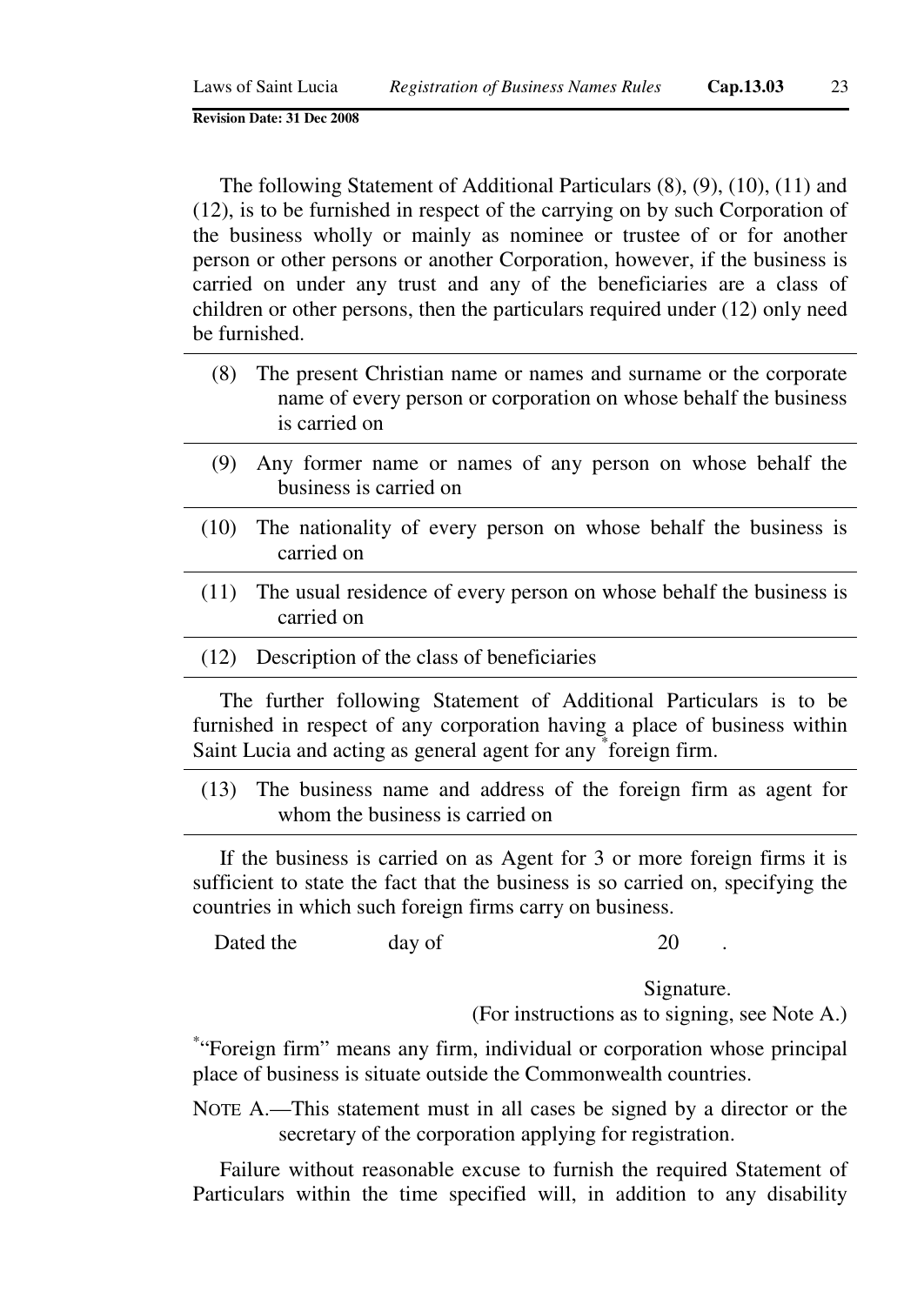imposed by the Act, entail liability on conviction to a fine of \$5 for every day during which the default continues, and where a Corporation commits an offence under this Act, every director, secretary and officer of the corporation who is knowingly a party to the default will commit a like offence and are liable to a like penalty. Any statement which contains any matter which is false in any material particular to the knowledge of any person signing it will entail liability on conviction to imprisonment for a term of 3 months or to a fine not exceeding \$96, or to both such imprisonment and fine.

#### FORM 4

The Business Name

No. of Certificate

## REGISTRATION OF BUSINESS NAMES ACT

## *STATEMENT OR ADDITIONAL PARTICULARS TO BE FURNISHED BY AN INDIVIDUAL UNDER SECTION 4 OF THE ACT*

1. Where any individual having a place of business in Saint Lucia carries on the business wholly or mainly as nomiee or trustee of or for another person or other persons or a corporation, the particulars required under (1), (2), (3) and (4) must be furnished, however if the business is carried on under any trust and any of the beneficiaries are a class of children or other persons, then the particulars required under (5) only need be furnished.

- (1) The present Christain name or names and surname or the corporate name of every person or corporation on whose behalf the business is carried on
- (2) Any former name or names of any person on whose behalf the business is carried on
- (3) The nationality of every person on whose behalf the business is carried on
- (4) The usual residence of every person on whose behalf the business is carried on
- (5) Description of class of beneficiaries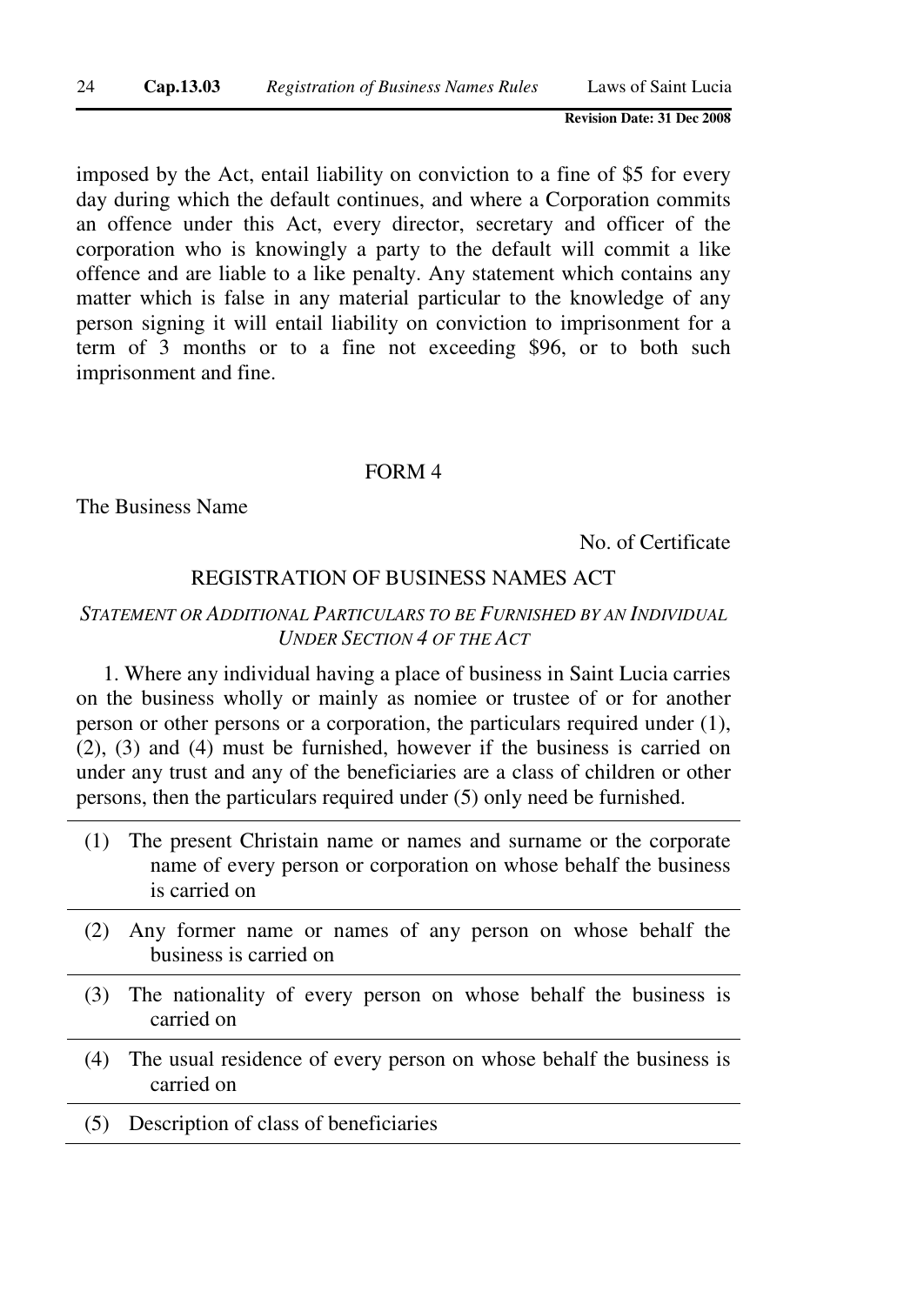2. Where any individual having a place of business within Saint Lucia acts as general agent for any \* foreign firm the following particulars must be furnished.

The business name and address of the foreign firm as agent for whom the business is carried on

\* "Foreign firm" means any firm, individual or corporation whose principal place of business is situate outside the Commonwealth countries.

If the business is carried on as Agent for 3 or more foreign firms it is sufficient to state the fact that the business is so carried on, specifying the countries in which such foreign firms carry on business.

Dated the day of 20

Signature.

(For instructions as to signing, see Note A.)

NOTE A.—This Statement must in all cases be signed by the individual applying for registration.

Failure without reasonable excuse to furnish the required Statement of Particulars within the time specified will, in addition to any disability imposed by the Act, entail liability on conviction to a fine of \$5 for every day during which the default continues; and any statement which contains any matter which is false in any material particular to the knowledge of any person signing it will entail liability on conviction to imprisonment, for a term of 3 months, or to a fine not exceeding \$96 or to both such imprisonment and fine.

#### FORM 5

The Business Name

No. of Certificate

## REGISTRATION OF BUSINESS NAMES ACT

STATEMENT OF ADDITIONAL PARTICULARS TO BE FURNISHED BY A FIRM UNDER SECTION 4 OF THE ACT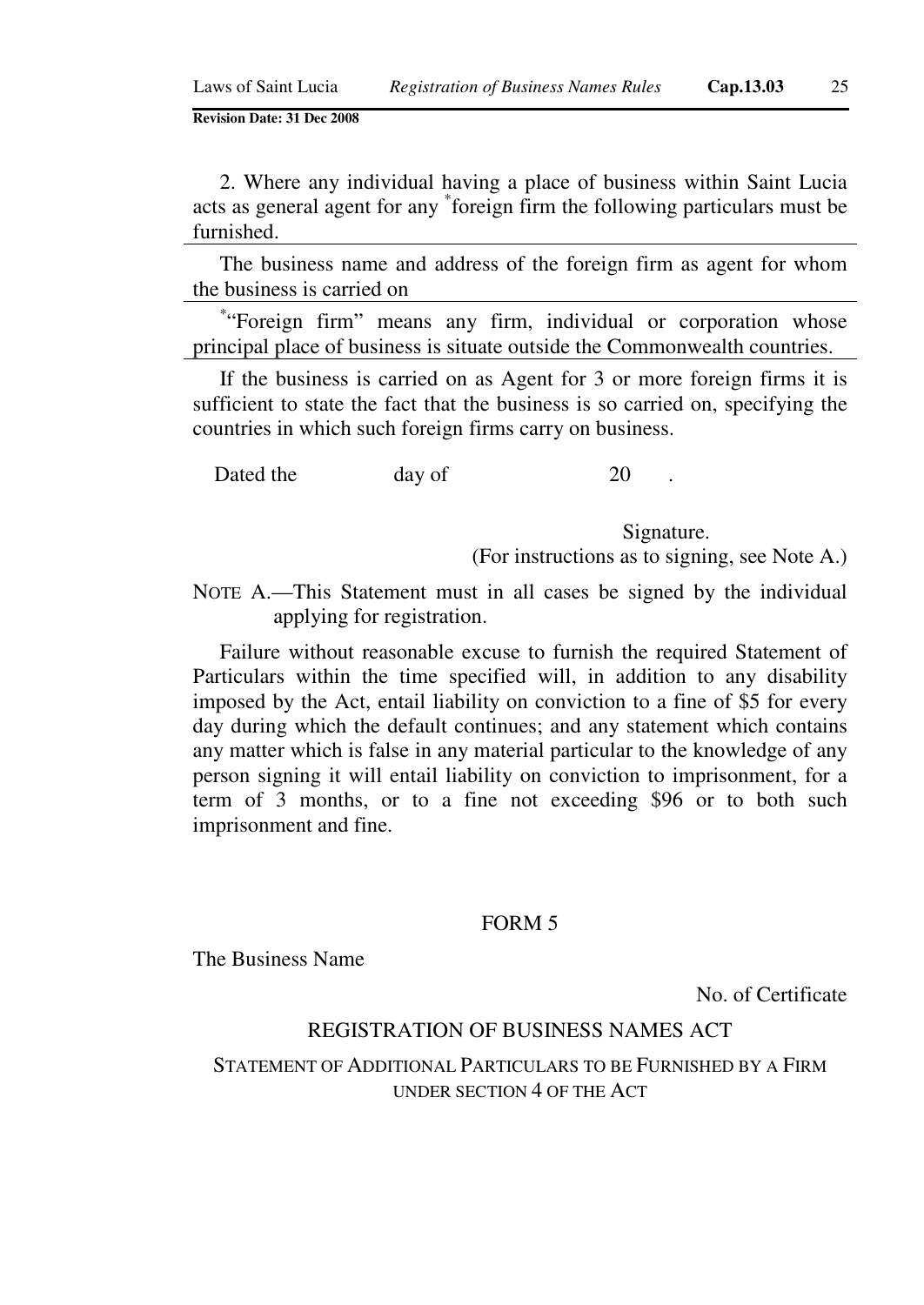1. Where any firm having a place of business in Saint Lucia carries on the business wholly or mainly as nominee or trustee of or for another person or other persons or a Corporation, the particulars required under (1), (2), (3) and (4) must be furnished, however if the business is carried on under any trust and any of the beneficiaries are a class of children or other persons, then the particulars required under (5) only need be furnished.

- (1) The present Christain name or names and surname or the corporate name of every person or corporation on whose behalf the business is carried on
- (2) Any former name or names of any person on whose behalf the business is carried on
- (3) The nationality of every person on whose behalf the business is carried on
- (4) The usual residence of every person on whose behalf the business is carried on
- (5) Description of class of beneficiaries

2. Where any firm having a place or business in Saint Lucia acts as General Agent for any foreign firm \* the following particulars must be furnished.

The business name and address of the foreign firm as agent for whom the business is carried on

If the business is carried on as Agent for 3 or more foreign firms it is sufficient to state the fact that the business is so carried on, specifying the countries in which such foreign firms carry on business.

Dated the day of 20

Signatures.

(For instructions as to signing, etc., see Note A.)

\*"Foreign firm" means any firm, individual or corporation whose principal place of business is situate outside the Commonwealth countries.

NOTE A.—This Statement must in all cases be signed either—

(a) by all the individuals who are partners and by a director or the secretary of every corporation which is a partner; or

(b) (1) by some individual who is a partner, or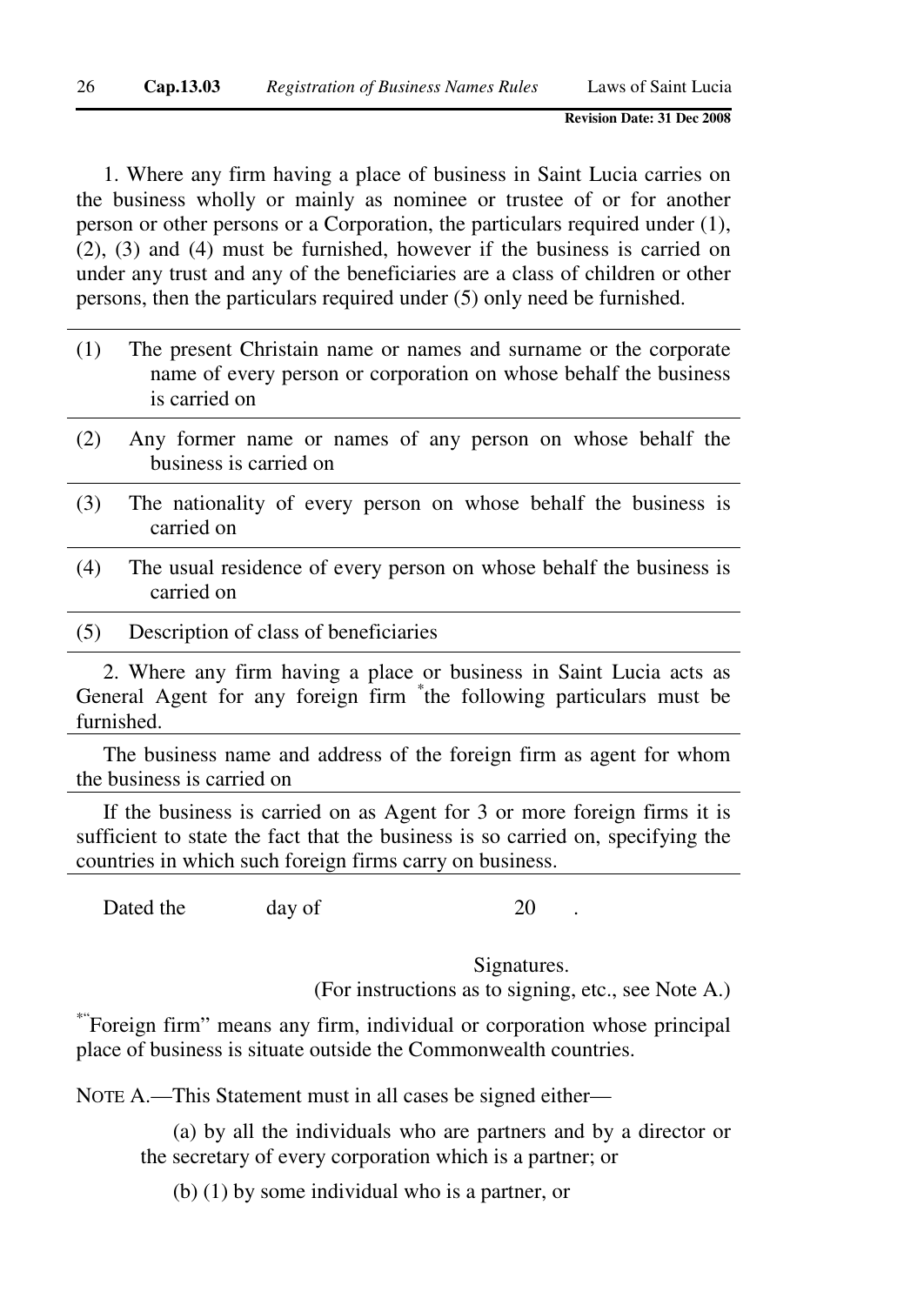(2) by a director or the secretary of some corporation which is a partner; and in either of the cases (b) (1) and (2) must be verified by a statutory declaration made by the signatory.

Failure without reasonable excuse to furnish the required Statement of Particulars within the time specified will, in addition to any disability imposed by the Act, entail liability on conviction to a fine of \$5 for every day during which the default continues; and any statement which contains any matter which is false in any material particular to the knowledge of any person signing it will entail liability on conviction to imprisonment, for a term of 3 months, or to a fine not exceeding \$96 or to both such imprisonment and fine.

#### FORM 6.

No. of Certificate

#### REGISTRATION OF BUSINESS NAMES ACT

STATEMENT UNDER SECTION 8 OF THE ABOVE ACT OF NATURE OF CHANGE IN THE PARTICULARS REGISTERED BY AN INDIVIDUAL AND DATE OF CHANGE

The following is a statement of a change (and of the date of such change) which has been made or has occurred in the particulars registered in respect of

(Here insert business name of individual)

(Here insert nature and date of change)

Dated the day of 20

Signature.

(For instructions as to signing, see Note A.)

NOTE A.—This Statement must be signed by the individual and when signed must be delivered to the Registrar within 28 days after any change in any of the particulars registered or within such longer period as the Governor General may on application being made in any particular case, whether before or after the expiration of such 28 days, allow.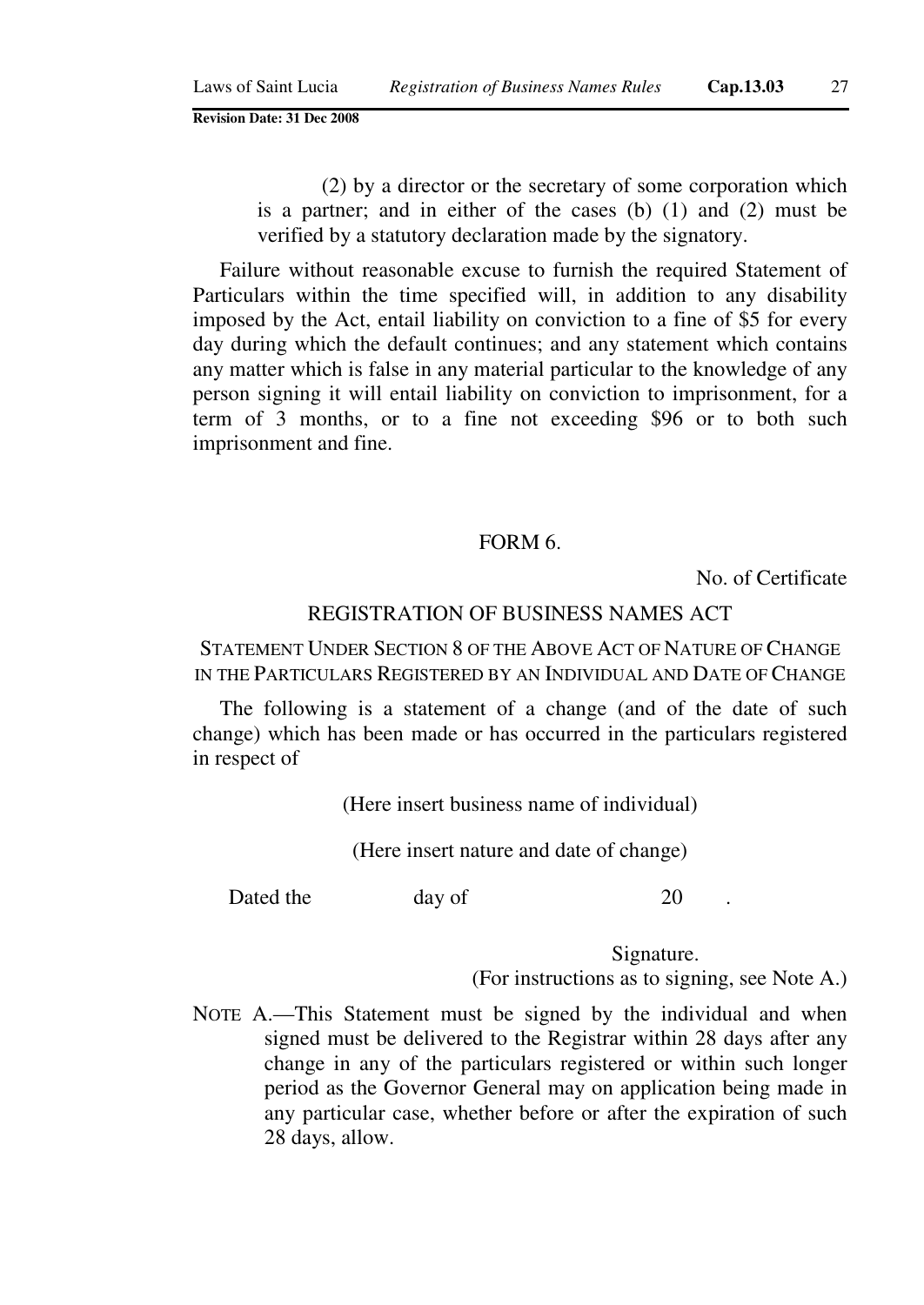Failure without reasonable excuse to furnish the required statement of any change in the particulars registered within the specified time will, in addition to any disability imposed by the Act, entail liability on conviction to a fine of \$5 for every day during which the default continues; and any statement which contains any matter which is false in any material particular to the knowledge of any person signing it will entail liability on conviction to imprisonment for a term of 3 months, or to a fine not exceeding \$96 or to both such imprisonment and fine.

#### FORM 7

No. of Certificate

## REGISTRATION OF BUSINESS NAMES ACT

## STATEMENT UNDER SECTION 8 OF THE ABOVE ACT OF NATURE OF CHANGE IN THE PARTICULARS REGISTERED BY A FIRM AND DATE OF CHANGE

The following is a statement of a change (and of the date of such change) which has been made or has occurred in the particulars registered in respect of

(Here insert business name of firm)

(Here insert nature and date of change)

Dated the day of 20

Signature. (For instructions as to signing, etc., see Note A.)

NOTE A.—This Statement must be signed either

(a) by all the individuals who are partners, and by a director or the secretary of any corporation which is a partner; or

(b) (1) by some individual who is a partner, or

(2) by a director or the secretary of some corporation which is a partner; and in either of the cases (b) (1) and (2) must be verified by a statutory declaration made by the signatory.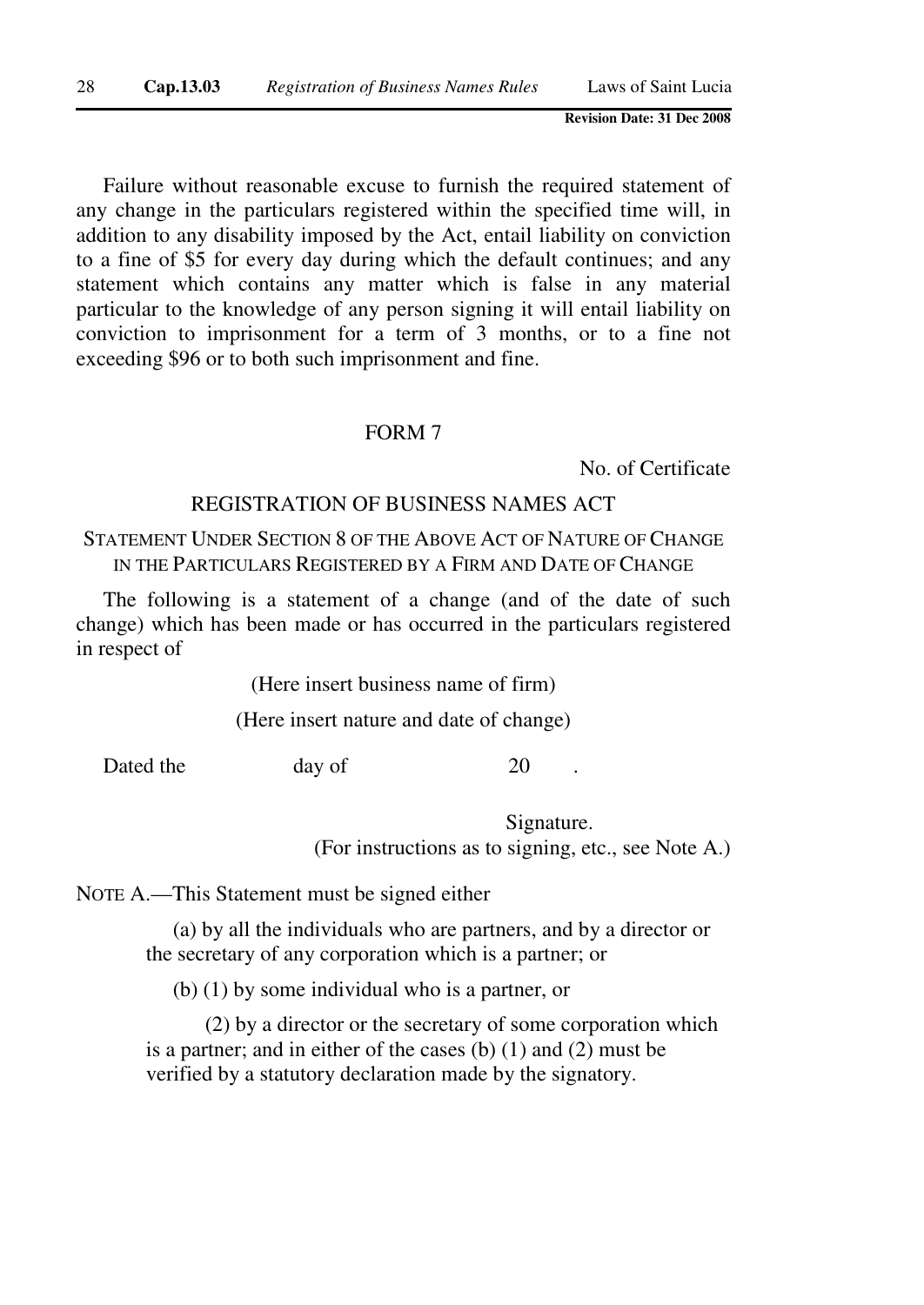This Statement, when signed must be delivered to the Registrar within 28 days after any change in any of the particulars registered or within such longer period as the Governor General may, on application being made in any particular case, whether before or after the expiration of such 28 days, allow.

Failure without reasonable excuse to furnish the required statement of any change of the particulars registered within the time specified will, in addition to any disability imposed by the Act, entail liability on conviction to a fine of \$5 for every day during which the default continues; and any statement which contains any matter which is false in any material particular to the knowledge of any person signing it will entail liability on conviction to imprisonment, for a term of 3 months, or to a fine not exceeding \$96 or to both such imprisonment and fine.

#### FORM 8

No. of Certificate

#### REGISTRATION OF BUSINESS NAMES ACT

# STATEMENT UNDER SECTION 8 OF THE ABOVE ACT OF NATURE OF CHANGE IN THE PARTICULARS REGISTERED BY A CORPORATION AND DATE OF **CHANGE**

The following is a statement of a change (and of the date of such change) which has been made or has occurred in the particulars registered in respect of

(Here insert name of Corporation.)

(Here insert nature and date of change.)

Dated the day of 20

Signature.

(For instructions as to signing, etc., see Note A.)

NOTE A.—This Statement must be signed by a Director or Secretary of the Corporation and, when signed, must be delivered to the Registrar within 28 days after any change in any of the particulars registered, or within such longer period as the Governor General may on application being made in any particular case, whether before or after the expiration of such 28 days, allow.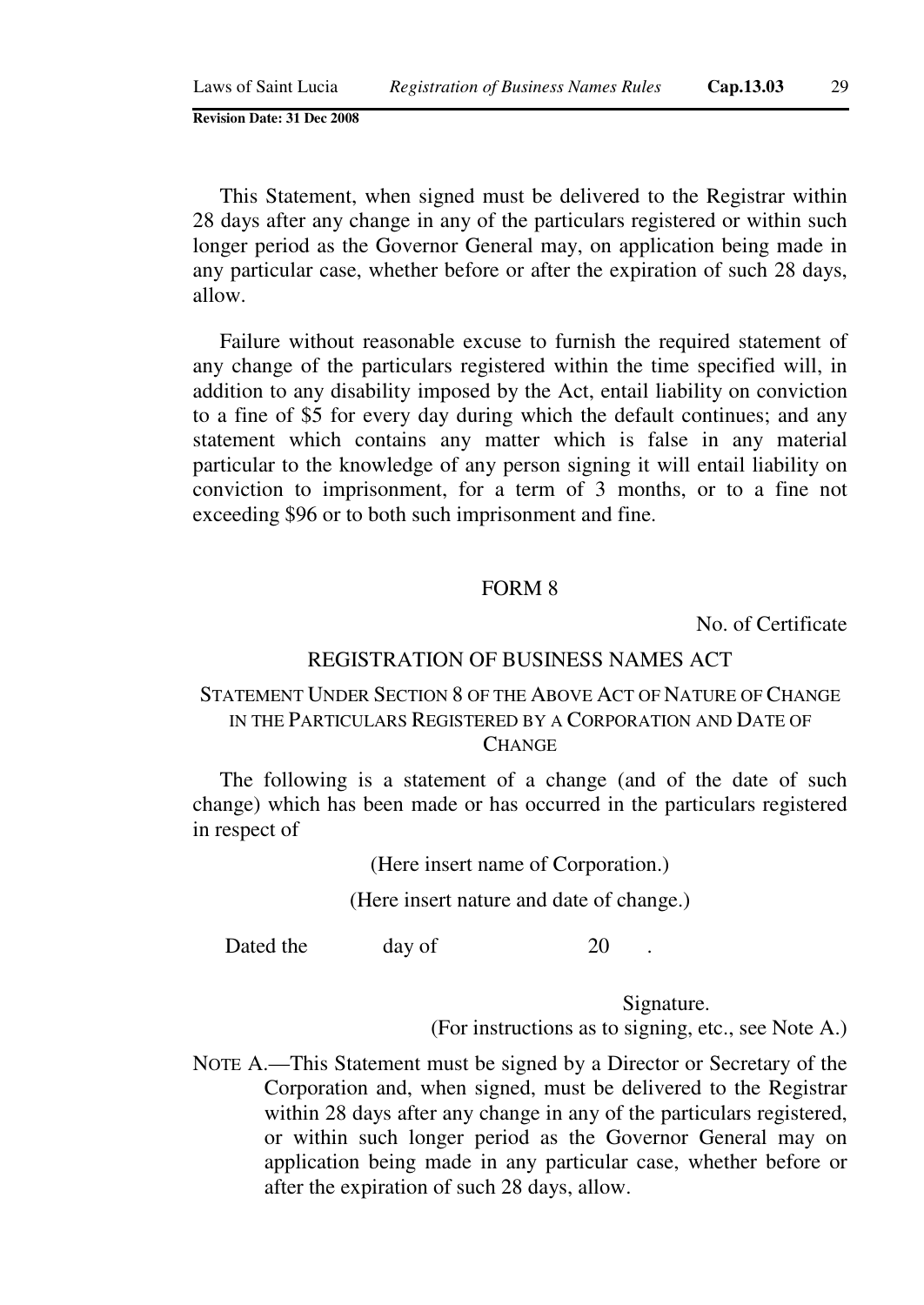Failure without reasonable excuse to furnish the required statement of any change in particulars within the time specified will, in addition to any disability imposed by the Act, entail liability on conviction to a fine of \$5 for every day during which the default continues, and every director, secretary or officer of the corporation who is knowingly party to the default will be liable to a like penalty. Any statement which contains any matter which is false in any material particular to the knowledge of any person signing it will entail liability on conviction to imprisonment for a term of three months or to a fine not exceeding \$96, or to both such imprisonment and fine.

#### FORM 9.

No. of Certificate

#### REGISTRATION OF BUSINESS NAMES ACT

# NOTICE UNDER SECTION 15 OF THE ACT OF CESSATION OF BUSINESS BY A REGISTERED FIRM OR INDIVIDUAL

Notice is hereby given that (Here insert name and address of firm or individual as the case may be) of , ceased to carry on business on the day of , 20 Dated the day of 20

Signature or Signatures.

To the Registrar.

NOTE—This notice must in the case of a firm be signed by the persons who were partners of the firm at the time when it ceased to carry on business or, in the case of an individual, by the individual, except in the case of the death of an individual, when it must be signed by the personal representative of the deceased, and must in either case be delivered to the Registrar within 3 calendar months after the business has ceased to be carried on.

Failure to give the required notice within the time specified above entails liability on conviction to a fine not exceeding \$96.

#### FORM 10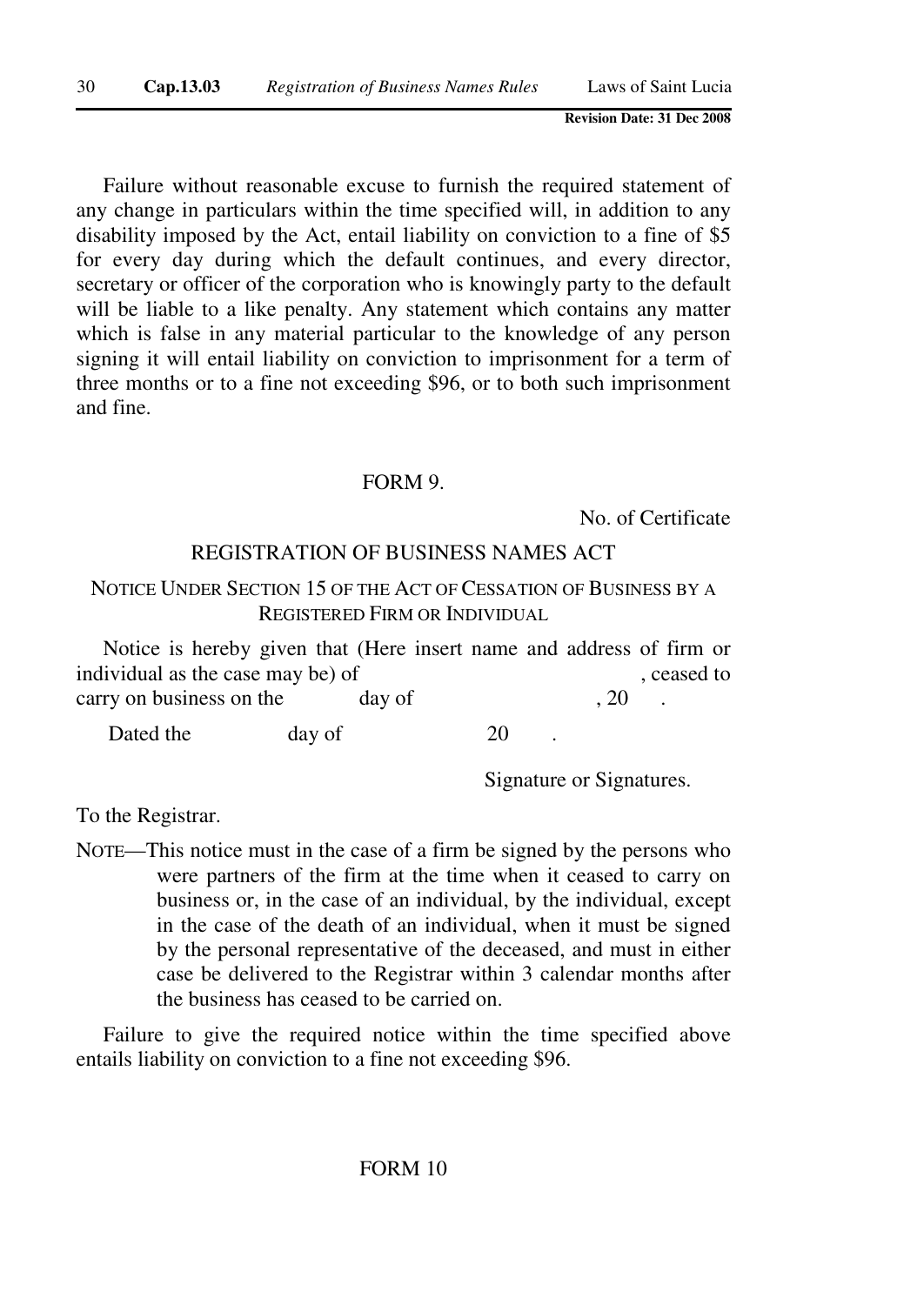#### REGISTRATION OF BUSINESS NAMES ACT

# FORM OF APPEAL FROM THE DECISION OF THE REGISTRAR UNDER SECTION 16(1)

I (We (Insert full name and address of appellant) of hereby give notice of appeal to the Governor General from the decision of the Registrar dated the day of , 20 , whereby he or she decided (Insert the decision complained of.)

Accompanying this notice is a statement of the grounds of appeal and of my (our) case for the decision of the Governor General.

Dated the day of 20

(Signed)

To the Registrar,

Castries.

This notice must be delivered within 21 days of the date of the notice of the Registrar's decision, to the Registrar, together with a statement of the grounds of appeal and of the appellant's case in support thereof.

A copy of this notice of appeal, together with copies of the statement of the grounds of appeal and the case in support thereof, and a copy of the Registrar's decision must at the same time be sent by the appellant to the Governor General.

#### FORM 11

#### REGISTRATION OF BUSINESS NAMES ACT

# FORM OF STATUTORY DECLARATION VERIFYING A STATEMENT FURNISHED UNDER THE ACT

I , of . do hereby solemnly and sincerely declare that all the particulars contained in the statement dated the day of  $\qquad \qquad$  20 , and signed by me which is now produced and shown to me marked are true.

I make this Declaration conscientiously believing the same to be true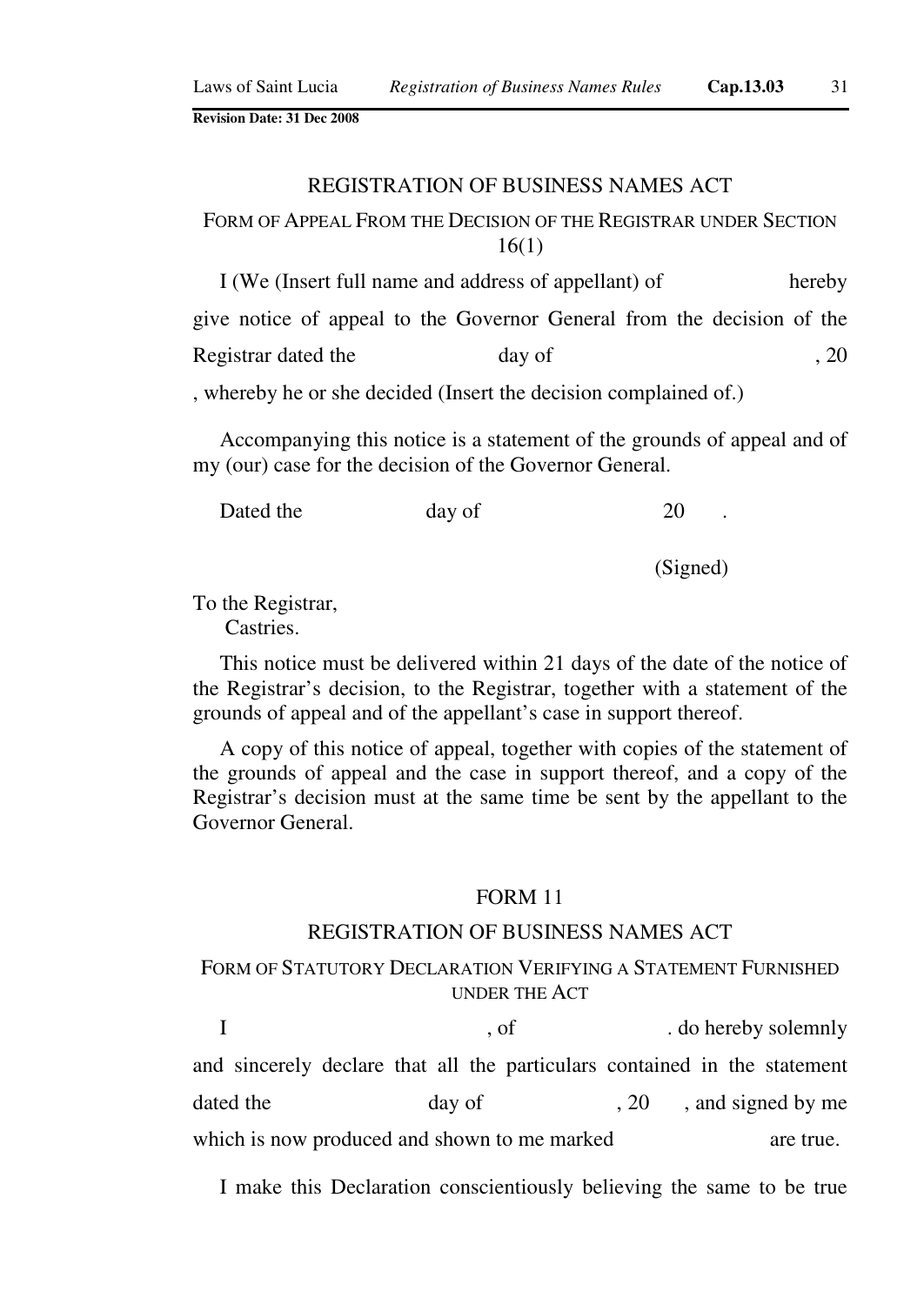and according to the Statutory Declarations Act, and I am aware that if there is any statement in this declaration which is false in fact, which I know or believe to be false or do not believe to be true, I am liable to a fine and imprisonment.

## FORM 12

No. of Certificate

# REGISTRATION OF BUSINESS NAMES ACT

#### CERTIFICATE OF REGISTRATION

|                                           | I hereby certify that a Statement |                 | furnished |
|-------------------------------------------|-----------------------------------|-----------------|-----------|
| by                                        | $\cdot$ of                        | , under section | of the    |
| above-mentioned Act was registered on the |                                   |                 | day of    |
| , 20                                      |                                   |                 |           |

Dated this day of 20 .

*Registrar*.